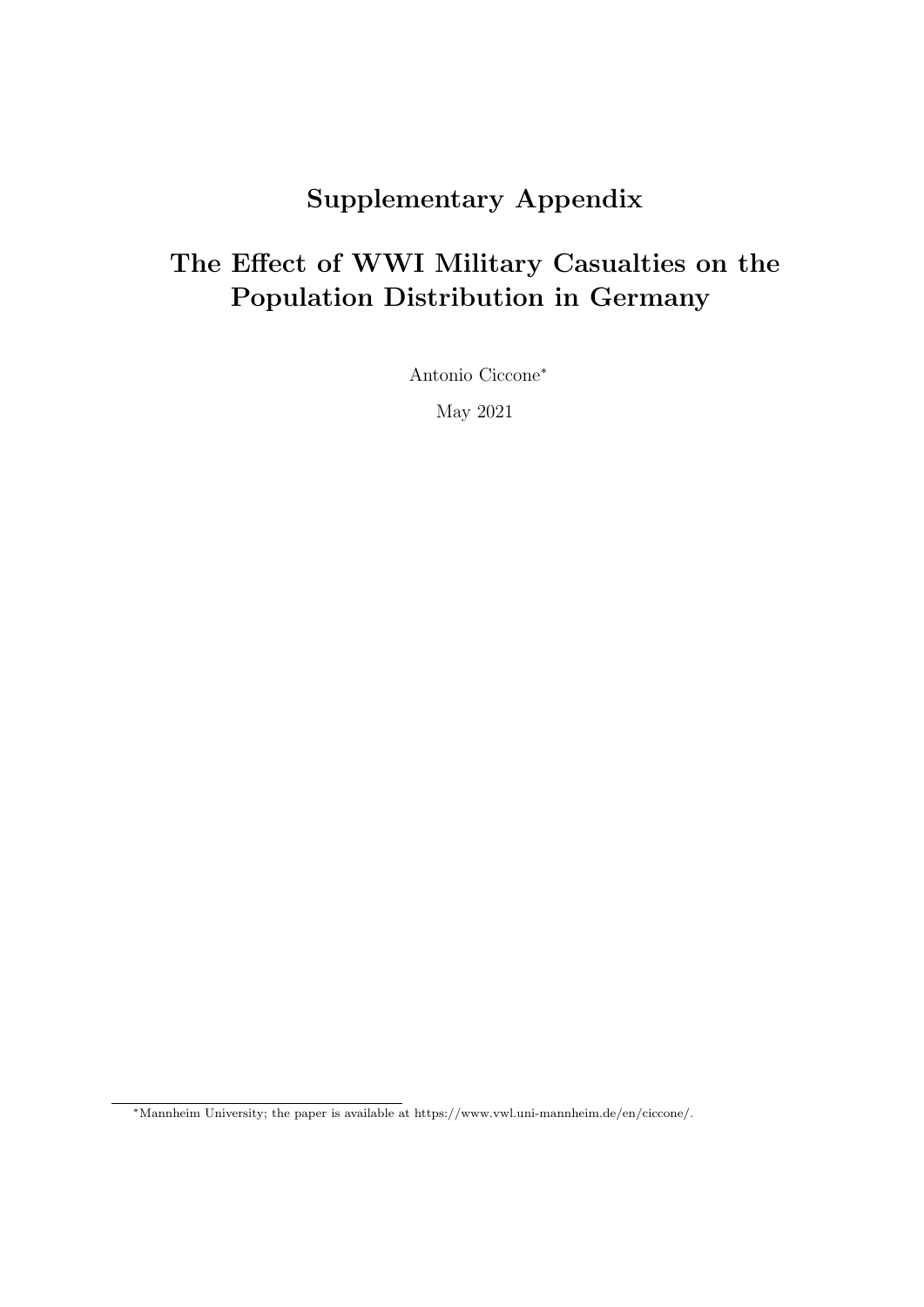Figure 1: Map of Württemberg



Notes: The area shaded in blue corresponds to the historic state of Württemberg. The areas shaded in blue and grey correspond to<br>the modern state of Baden-Württemberg. The area shaded in light yellow corresponds to the res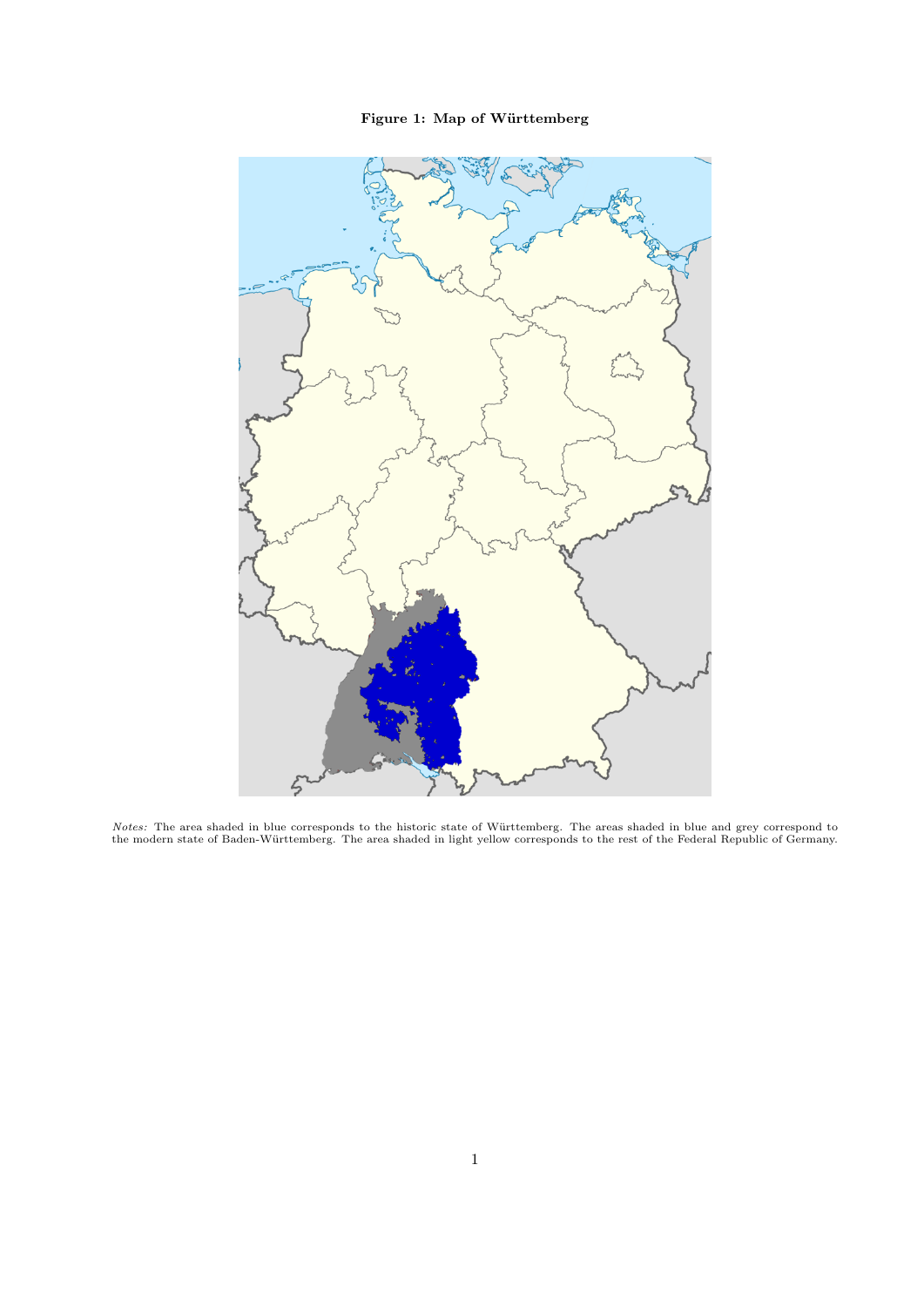

Figure 2A: Effect of World War I Casualties Relative to 1895 Population on Male Population Growth 1900–1910

Figure 2B: Effect of WWI Casualties Relative to 1895 Number of Households on Male Population Growth 1900–1910



*Notes:* World War I casualties are measured either relative to population or the number of households in 1895. The figures show point estimates and 90-percent confidence intervals when the x-percent most agricultural muni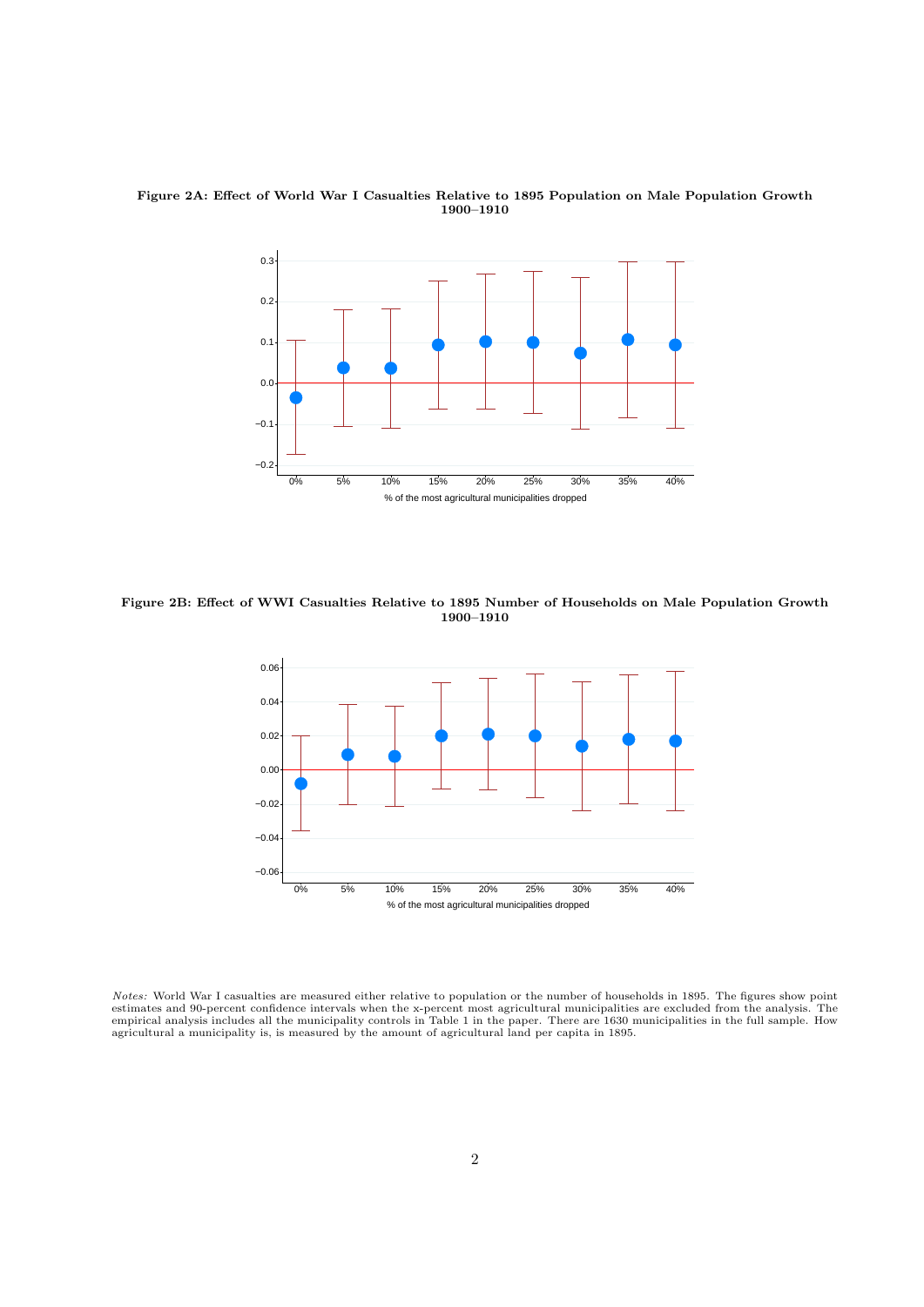

Figure 3: Persistence of the 1910–1919 Male Population Shock to 1933

*Notes:* The estimating equation is (5) in the main paper. The left-hand-side variable is male population growth between 1910 and 1933.<br>The endogenous right-hand-side variable is male population growth between 1910 and 191 casualties relative to the 1905 population. The analysis includes all municipality controls in Table 1 in the main paper. The figure<br>shows point estimates and 90-percent confidence intervals when the x-percent most agricul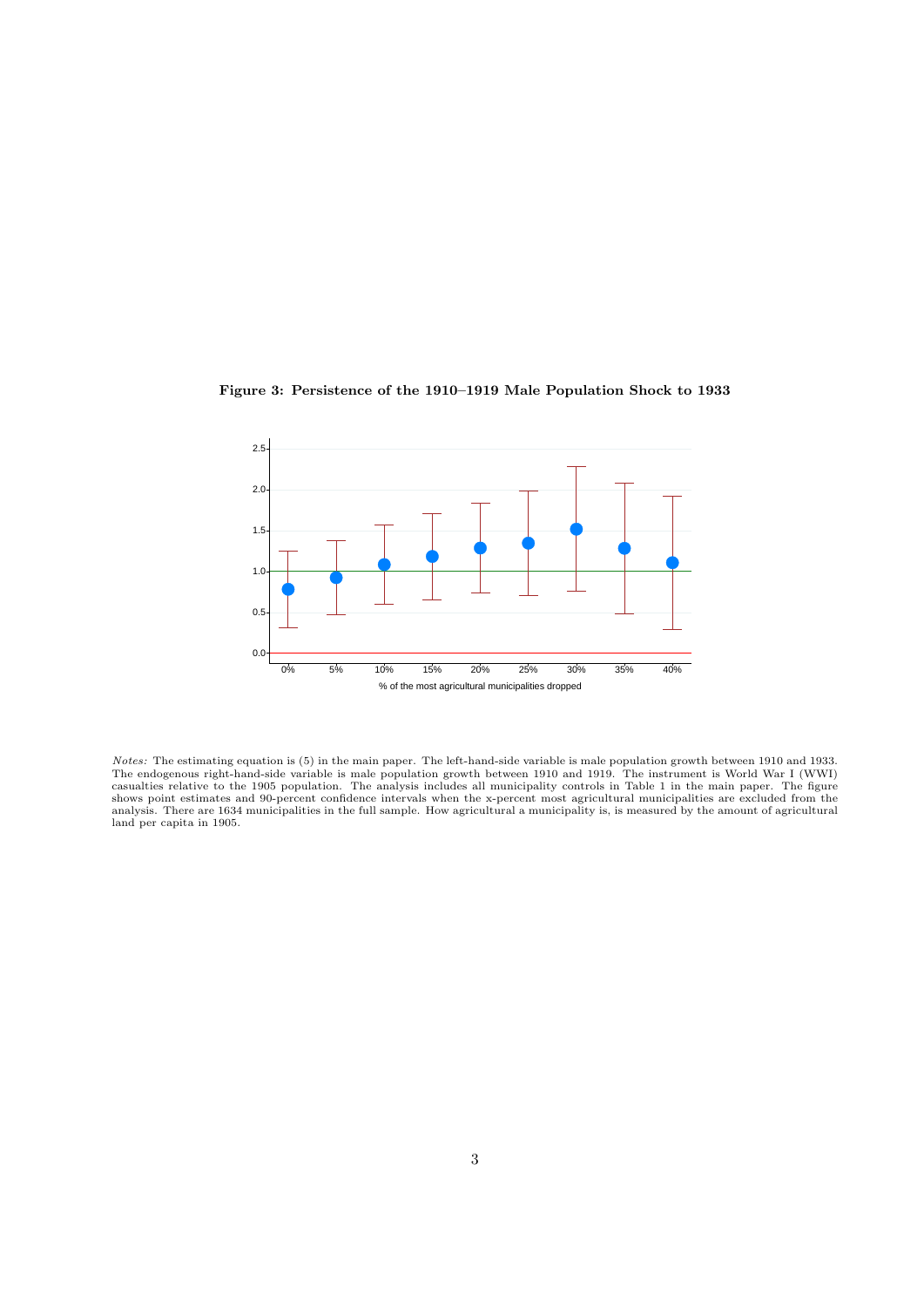| Table 1: Effect of World War I (WWI) Casualties on Male Population Growth 1910–1919 |  |  |  |  |
|-------------------------------------------------------------------------------------|--|--|--|--|
|-------------------------------------------------------------------------------------|--|--|--|--|

|                                                              | (1)                 | (2)                 | (3)                 | (4)                 | (5)                 | (6)                 | (7)                 | (8)                 | (9)                 |
|--------------------------------------------------------------|---------------------|---------------------|---------------------|---------------------|---------------------|---------------------|---------------------|---------------------|---------------------|
| WWI casualties relative to population in 1905                | $-0.314$            | $-0.294$            | $-0.302$            | $-0.287$            | $-0.286$            | $-0.371$            | $-0.370$            | $-0.343$            | $-0.331$            |
|                                                              | (0.058)<br>[0.118]  | (0.058)<br>[0.113]  | (0.062)<br>[0.082]  | (0.062)<br>[0.081]  | (0.062)<br>[0.082]  | (0.065)<br>[0.058]  | (0.065)<br>[0.061]  | (0.070)<br>[0.059]  | (0.070)<br>[0.065]  |
| log population, 1905                                         | $-0.011$<br>(0.003) |                     | $-0.050$<br>(0.019) | $-0.048$<br>(0.020) | $-0.046$<br>(0.020) | $-0.045$<br>(0.019) | $-0.037$<br>(0.020) | $-0.039$<br>(0.021) | $-0.055$<br>(0.022) |
|                                                              | [0.005]             |                     | [0.017]             | [0.018]             | [0.018]             | [0.021]             | [0.020]             | [0.020]             | [0.022]             |
| log number of households, 1905                               |                     | $-0.009$<br>(0.003) | 0.038<br>(0.018)    | 0.035<br>(0.018)    | 0.033<br>(0.018)    | 0.031<br>(0.018)    | 0.029<br>(0.018)    | 0.031<br>(0.020)    | 0.047<br>(0.021)    |
|                                                              |                     | [0.004]             | [0.017]             | [0.018]             | [0.018]             | [0.021]             | [0.019]             | [0.020]             | [0.021]             |
| log male pop. to female pop., 1905                           |                     |                     | $-0.040$<br>(0.025) | $-0.043$<br>(0.026) | $-0.037$<br>(0.025) | $-0.034$<br>(0.028) | $-0.054$<br>(0.030) | $-0.065$<br>(0.033) | $-0.071$<br>(0.036) |
|                                                              |                     |                     | [0.027]             | [0.025]             | [0.024]             | [0.021]             | [0.023]             | [0.023]             | [0.024]             |
| log population density, 1905                                 |                     |                     | $-0.001$<br>(0.005) | 0.001<br>(0.005)    | 0.002<br>(0.005)    | 0.004<br>(0.005)    | 0.003<br>(0.008)    | 0.004<br>(0.008)    | 0.010<br>(0.009)    |
| male population growth, 1905 to 1910                         |                     |                     | [0.004]             | [0.003]             | [0.004]             | [0.004]             | [0.006]             | [0.006]             | [0.006]             |
|                                                              |                     |                     | $-0.146$<br>(0.048) | $-0.152$<br>(0.048) | $-0.150$<br>(0.048) | $-0.158$<br>(0.049) | $-0.168$<br>(0.048) | $-0.177$<br>(0.048) | $-0.179$<br>(0.049) |
| male population growth, 1900 to 1905                         |                     |                     | [0.044]<br>$-0.031$ | [0.045]<br>$-0.028$ | [0.046]<br>$-0.034$ | [0.043]<br>$-0.040$ | [0.039]<br>$-0.011$ | [0.040]<br>$-0.002$ | [0.040]<br>0.006    |
|                                                              |                     |                     | (0.047)             | (0.047)             | (0.047)             | (0.050)             | (0.051)             | (0.052)             | (0.053)             |
| male population growth, 1880 to 1900                         |                     |                     | [0.036]<br>$-0.051$ | [0.036]<br>$-0.049$ | [0.030]<br>$-0.051$ | [0.033]<br>$-0.071$ | [0.037]<br>$-0.051$ | [0.039]<br>$-0.041$ | [0.039]<br>$-0.033$ |
|                                                              |                     |                     | (0.029)             | (0.030)             | (0.030)             | (0.035)             | (0.036)             | (0.036)             | (0.038)             |
| female population growth, 1905 to 1910                       |                     |                     | [0.024]<br>0.212    | [0.026]<br>0.206    | [0.024]<br>0.204    | [0.028]<br>0.212    | [0.028]<br>0.211    | [0.028]<br>0.206    | [0.028]<br>0.207    |
|                                                              |                     |                     | (0.052)             | (0.052)             | (0.052)             | (0.056)             | (0.052)             | (0.052)             | (0.053)             |
| female population growth, 1900 to 1905                       |                     |                     | [0.036]<br>0.068    | [0.035]<br>0.062    | [0.038]<br>0.062    | [0.040]<br>0.078    | [0.035]<br>0.064    | [0.035]<br>0.063    | [0.037]<br>0.057    |
|                                                              |                     |                     | (0.046)<br>[0.038]  | (0.046)<br>[0.037]  | (0.046)<br>[0.037]  | (0.049)<br>[0.037]  | (0.048)<br>[0.036]  | (0.049)<br>[0.036]  | (0.049)<br>[0.035]  |
| female population growth, 1880 to 1900                       |                     |                     | 0.105               | 0.098               | 0.099               | 0.101               | 0.095               | 0.084               | 0.079               |
|                                                              |                     |                     | (0.028)<br>[0.018]  | (0.029)<br>[0.020]  | (0.029)<br>[0.019]  | (0.034)<br>[0.028]  | (0.034)<br>[0.029]  | (0.035)<br>[0.029]  | (0.036)<br>[0.029]  |
| labor force to total population, 1905                        |                     |                     | 0.169               | 0.167               | 0.165               | 0.167               | 0.157               | 0.158               | 0.158               |
|                                                              |                     |                     | (0.017)<br>[0.012]  | (0.019)<br>[0.011]  | (0.020)<br>[0.012]  | (0.018)<br>[0.010]  | (0.020)<br>[0.012]  | (0.020)<br>[0.011]  | (0.020)<br>[0.011]  |
| log income per capita, 1905                                  |                     |                     |                     | 0.013               | 0.014               | 0.023               | $-0.007$            | $-0.006$            | $-0.011$            |
|                                                              |                     |                     |                     | (0.008)<br>[0.012]  | (0.008)<br>[0.011]  | (0.009)<br>[0.011]  | (0.011)<br>[0.015]  | (0.011)<br>[0.015]  | (0.011)<br>[0.015]  |
| log agricultural relative to total population 1905           |                     |                     |                     | 0.001<br>(0.008)    | 0.003<br>(0.008)    | 0.002<br>(0.008)    | $-0.007$<br>(0.009) | 0.002<br>(0.010)    | 0.008<br>(0.010)    |
|                                                              |                     |                     |                     | [0.009]             | [0.008]             | [0.008]             | [0.007]             | [0.009]             | [0.010]             |
| $log$ wage, $1898$                                           |                     |                     |                     |                     | $-0.006$<br>(0.024) | 0.008<br>(0.024)    | 0.038<br>(0.026)    | 0.046<br>(0.026)    | 0.053<br>(0.025)    |
|                                                              |                     |                     |                     |                     | [0.034]             | [0.031]             | [0.031]             | [0.033]             | [0.038]             |
| wage growth, 1884 to 1909                                    |                     |                     |                     |                     | 0.016<br>(0.020)    | 0.027<br>(0.020)    | 0.072<br>(0.023)    | 0.080<br>(0.024)    | 0.084<br>(0.024)    |
| log male pop. younger 14 over total male pop., 1875          |                     |                     |                     |                     | [0.028]             | [0.025]<br>$-0.051$ | [0.026]<br>$-0.033$ | [0.028]<br>$-0.023$ | [0.032]<br>$-0.018$ |
|                                                              |                     |                     |                     |                     |                     | (0.023)             | (0.023)             | (0.023)             | (0.023)             |
| log male pop. younger 14 over total male pop., 1880          |                     |                     |                     |                     |                     | [0.014]<br>0.039    | [0.013]<br>0.045    | [0.014]<br>0.049    | [0.014]<br>0.052    |
|                                                              |                     |                     |                     |                     |                     | (0.020)             | (0.020)             | (0.020)             | (0.020)             |
| log male pop. younger 14 over total male pop., 1885          |                     |                     |                     |                     |                     | [0.026]<br>$-0.004$ | [0.026]<br>$-0.002$ | [0.027]<br>0.002    | [0.027]<br>0.002    |
|                                                              |                     |                     |                     |                     |                     | (0.007)             | (0.007)             | (0.007)             | (0.007)             |
| log female pop. younger 14 over total female pop., 1875      |                     |                     |                     |                     |                     | [0.004]<br>0.002    | [0.004]<br>0.019    | [0.004]<br>0.017    | [0.004]<br>0.013    |
|                                                              |                     |                     |                     |                     |                     | (0.022)<br>[0.023]  | (0.022)<br>[0.022]  | (0.022)<br>[0.023]  | (0.022)<br>[0.022]  |
| log female pop. younger 14 over total female pop., 1880      |                     |                     |                     |                     |                     | 0.010               | 0.009               | 0.010               | 0.011               |
|                                                              |                     |                     |                     |                     |                     | (0.017)<br>[0.012]  | (0.016)<br>[0.012]  | (0.017)<br> 0.014   | (0.017)<br>[0.013]  |
| log female pop. younger 14 over total female pop., 1885      |                     |                     |                     |                     |                     | 0.009               | 0.007               | 0.004               | 0.004               |
|                                                              |                     |                     |                     |                     |                     | (0.006)<br>[0.003]  | (0.006)<br>[0.004]  | (0.006)<br>[0.003]  | (0.006)<br>[0.004]  |
| log pop. younger 14 over total pop., 1895                    |                     |                     |                     |                     |                     | 0.062               | 0.072               | 0.071               | 0.067               |
|                                                              |                     |                     |                     |                     |                     | (0.021)<br>[0.020]  | (0.022)<br>[0.019]  | (0.022)<br>[0.019]  | (0.022)<br>[0.018]  |
| log nonagricultural business per capita, 1907/1905           |                     |                     |                     |                     |                     |                     | 0.005<br>(0.006)    | 0.003<br>(0.006)    | 0.002<br>(0.006)    |
|                                                              |                     |                     |                     |                     |                     |                     | [0.004]             | [0.004]             | [0.005]             |
| log nonagricultural business taxes per capita, 1908/1905     |                     |                     |                     |                     |                     |                     | $-0.007$<br>(0.003) | $-0.008$<br>(0.004) | $-0.007$<br>(0.004) |
|                                                              |                     |                     |                     |                     |                     |                     | [0.003]             | 0.003               | [0.003]             |
| $log$ building tax per capita, $1905/07$                     |                     |                     |                     |                     |                     |                     | 0.075<br>(0.017)    | 0.073<br>(0.017)    | 0.064<br>(0.018)    |
| log building tax per building, 1907                          |                     |                     |                     |                     |                     |                     | [0.015]<br>$-0.037$ | 0.015 <br>$-0.040$  | [0.018]<br>$-0.037$ |
|                                                              |                     |                     |                     |                     |                     |                     | (0.010)             | (0.010)             | (0.010)             |
| log land tax per square km, 1907                             |                     |                     |                     |                     |                     |                     | [0.007]<br>0.005    | [0.006]<br>0.002    | [0.006]<br>$-0.000$ |
|                                                              |                     |                     |                     |                     |                     |                     | (0.007)             | (0.007)             | (0.007)             |
| $log$ fire insurance building values per capita, $1908/1905$ |                     |                     |                     |                     |                     |                     | [0.005]<br>0.016    | [0.006]<br>0.016    | [0.005]<br>0.018    |
|                                                              |                     |                     |                     |                     |                     |                     | (0.011)             | (0.011)             | (0.011)             |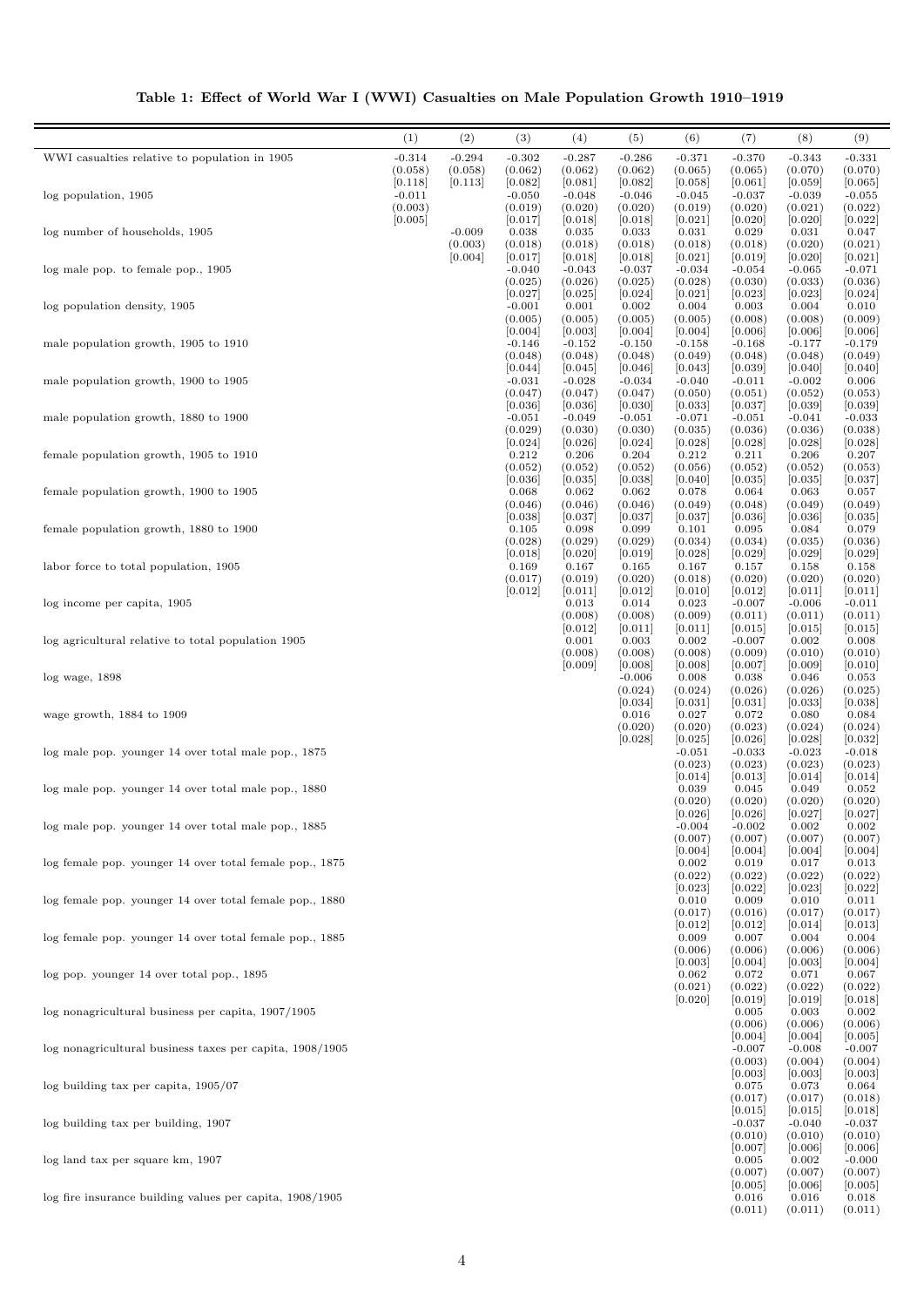| log nonagricultural business employment per business, 1907     |                             |                             |                             |                             |                             |                             | [0.010]<br>0.003<br>(0.007) | [0.011]<br>0.005<br>(0.007)               | [0.012]<br>0.005<br>(0.007)            |
|----------------------------------------------------------------|-----------------------------|-----------------------------|-----------------------------|-----------------------------|-----------------------------|-----------------------------|-----------------------------|-------------------------------------------|----------------------------------------|
| log stillborn or died in first year over all births, 1896-1905 |                             |                             |                             |                             |                             |                             | [0.005]                     | [0.005]<br>0.013<br>(0.008)               | [0.005]<br>0.010<br>(0.008)            |
| log pop. born in municipality per total pop., 1900             |                             |                             |                             |                             |                             |                             |                             | [0.006]<br>$-0.001$<br>(0.014)            | [0.007]<br>0.001<br>(0.014)            |
| log pop. born in municipality per total pop., 1895             |                             |                             |                             |                             |                             |                             |                             | [0.009]<br>$-0.327$<br>(0.127)            | [0.015]<br>$-0.335$<br>(0.127)         |
| log male pop. born in municipality per total male pop., 1895   |                             |                             |                             |                             |                             |                             |                             | [0.129]<br>0.081<br>(0.052)               | [0.133]<br>0.091<br>(0.054)            |
| log fem. pop. born in municipality per total fem. pop., 1895   |                             |                             |                             |                             |                             |                             |                             | [0.058]<br>0.220<br>(0.089)               | [0.064]<br>0.225<br>(0.089)            |
| distance to next train station, 1905                           |                             |                             |                             |                             |                             |                             |                             | [0.091]<br>$-0.001$<br>(0.001)<br>[0.000] | [0.097]<br>$-0.001$<br>(0.001)         |
| share of farms below 2 hectars                                 |                             |                             |                             |                             |                             |                             |                             |                                           | [0.000]<br>0.047<br>(0.029)<br>[0.032] |
| share of farms between 4 and 10 hectars                        |                             |                             |                             |                             |                             |                             |                             |                                           | 0.042<br>(0.031)<br>[0.027]            |
| share of farms between 10 and 20 hectars                       |                             |                             |                             |                             |                             |                             |                             |                                           | 0.071<br>(0.035)<br>[0.020]            |
| share of farms larger than 20 hectars                          |                             |                             |                             |                             |                             |                             |                             |                                           | 0.107<br>(0.055)<br>[0.045]            |
| growth in land area of municipality, 1905 to 1933              |                             |                             |                             |                             |                             |                             |                             |                                           | 0.016<br>(0.022)<br>[0.025]            |
| constant                                                       | 0.084<br>(0.020)<br>[0.043] | 0.059<br>(0.015)<br>[0.035] | 0.063<br>(0.047)<br>[0.033] | 0.080<br>(0.049)<br>[0.038] | 0.098<br>(0.136)<br>[0.180] | 0.119<br>(0.147)<br>[0.174] | 0.004<br>(0.158)<br>[0.174] | $-0.002$<br>(0.160)<br>[0.182]            | $-0.062$<br>(0.154)<br>[0.193]         |
| R-squared<br>Observations                                      | 0.019<br>1634               | 0.018<br>1634               | 0.147<br>1634               | 0.149<br>1634               | 0.151<br>1634               | 0.166<br>1634               | 0.192<br>1634               | 0.203<br>1634                             | 0.208<br>1634                          |

Notes: The left-hand-side variable is male population growth 1910–1919. WWI casualties are measured relative to 1905 population. The method of<br>estimation is least squares. The numbers in parenthesis are robust standard err and a 100 km distance cutoff. Data sources and descriptive statistics are in Table 2 in the paper.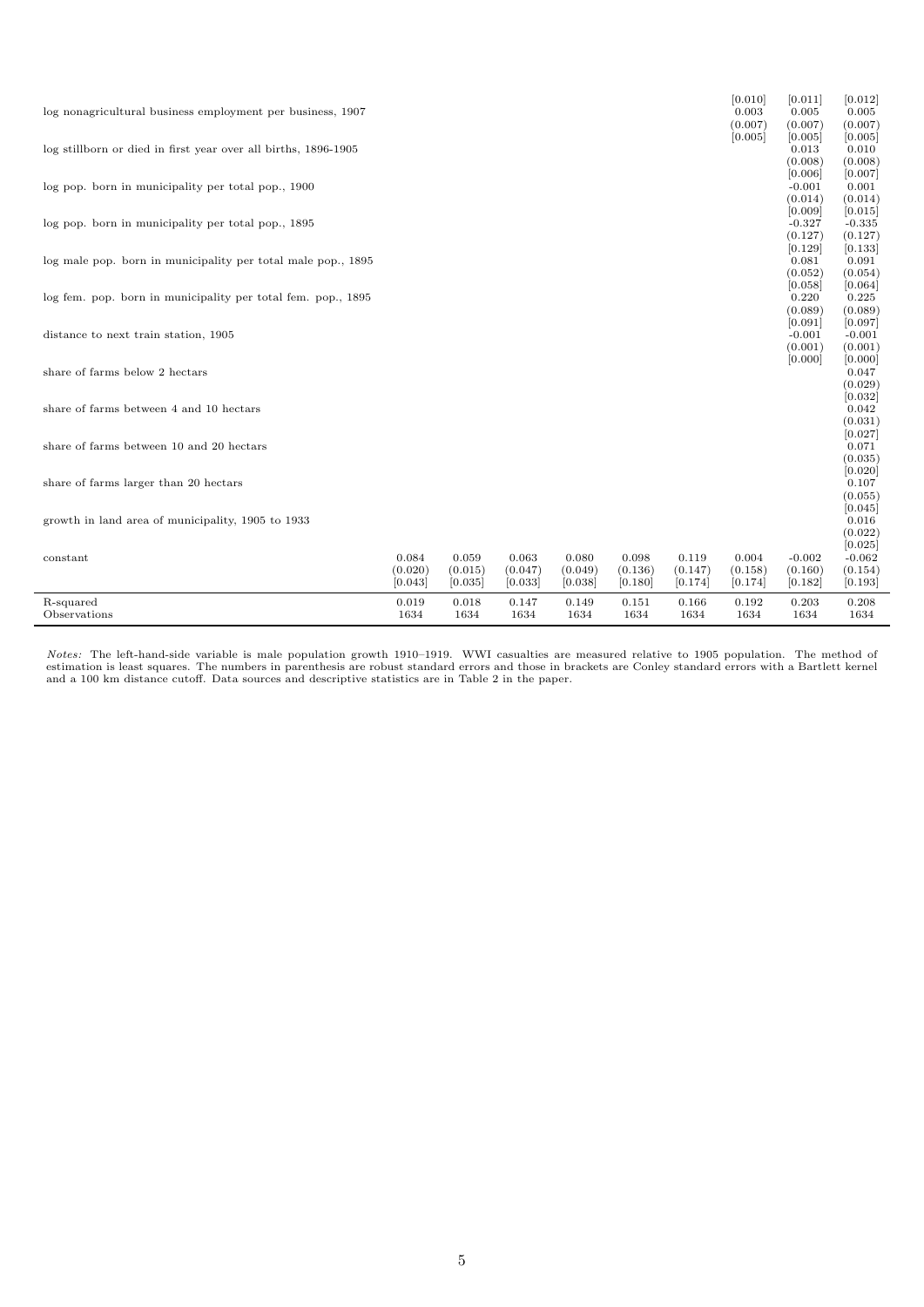| Table 2: Effect of World War I (WWI) Casualties on Male Population Growth 1910–1919 |  |
|-------------------------------------------------------------------------------------|--|
|                                                                                     |  |

|                                                            | (1)                 | (2)      | (3)                | (4)                | (5)                 | (6)                | (7)                 | (8)                 | (9)                 |
|------------------------------------------------------------|---------------------|----------|--------------------|--------------------|---------------------|--------------------|---------------------|---------------------|---------------------|
| WWI casualties relative to number of households in 1905    | $-0.073$            | $-0.073$ | $-0.065$           | $-0.063$           | $-0.063$            | $-0.082$           | $-0.081$            | $-0.076$            | $-0.074$            |
|                                                            | (0.013)             | (0.013)  | (0.013)            | (0.013)            | (0.013)             | (0.013)            | (0.013)             | (0.014)             | (0.014)             |
|                                                            | [0.022]             | [0.022]  | [0.016]            | [0.016]            | [0.016]             | [0.012]            | [0.012]             | [0.012]             | [0.014]             |
| log population, 1905                                       | $-0.012$<br>(0.003) |          | $-0.025$           | $-0.025$           | $-0.022$            | $-0.014$           | $-0.005$            | $-0.008$            | $-0.025$            |
|                                                            | [0.005]             |          | (0.018)<br>[0.017] | (0.018)<br>[0.018] | (0.018)<br>[0.018]  | (0.018)<br>[0.020] | (0.018)<br>[0.017]  | (0.020)<br>[0.018]  | (0.022)<br>[0.020]  |
| log number of households, 1905                             |                     | $-0.012$ | 0.012              | 0.011              | 0.009               | $-0.001$           | $-0.004$            | $-0.001$            | 0.016               |
|                                                            |                     | (0.003)  | (0.017)            | (0.017)            | (0.017)             | (0.017)            | (0.017)             | (0.020)             | (0.021)             |
|                                                            |                     | [0.005]  | [0.018]            | [0.019]            | [0.019]             | [0.020]            | [0.017]             | [0.018]             | [0.020]             |
| log male pop. to female pop., 1905                         |                     |          | $-0.040$           | $-0.044$           | $-0.038$            | $-0.035$           | $-0.054$            | $-0.065$            | $-0.071$            |
|                                                            |                     |          | (0.025)<br>[0.028] | (0.026)<br>[0.026] | (0.025)<br>[0.024]  | (0.028)<br>[0.021] | (0.030)<br>[0.024]  | (0.033)<br>[0.023]  | (0.036)<br>[0.024]  |
| log population density, 1905                               |                     |          | $-0.001$           | 0.001              | 0.002               | 0.004              | 0.003               | 0.005               | 0.010               |
|                                                            |                     |          | (0.005)            | (0.005)            | (0.005)             | (0.005)            | (0.008)             | (0.008)             | (0.009)             |
|                                                            |                     |          | [0.004]            | [0.003]            | [0.004]             | [0.004]            | [0.006]             | [0.006]             | [0.006]             |
| male population growth, 1905 to 1910                       |                     |          | $-0.147$           | $-0.153$           | $-0.151$            | $-0.160$           | $-0.170$            | $-0.178$            | $-0.179$            |
|                                                            |                     |          | (0.048)<br>[0.044] | (0.048)<br>[0.045] | (0.048)<br>[0.046]  | (0.049)<br>[0.043] | (0.048)<br>[0.039]  | (0.048)<br>[0.040]  | (0.048)<br>[0.040]  |
| male population growth, 1900 to 1905                       |                     |          | $-0.031$           | $-0.027$           | $-0.033$            | $-0.039$           | $-0.010$            | $-0.002$            | 0.006               |
|                                                            |                     |          | (0.047)            | (0.047)            | (0.047)             | (0.050)            | (0.051)             | (0.052)             | (0.053)             |
|                                                            |                     |          | [0.036]            | [0.036]            | [0.031]             | [0.033]            | [0.037]             | [0.039]             | [0.039]             |
| male population growth, 1880 to 1900                       |                     |          | $-0.050$           | $-0.049$           | $-0.051$            | $-0.071$           | $-0.051$            | $-0.042$            | $-0.033$            |
|                                                            |                     |          | (0.029)            | (0.030)            | (0.030)             | (0.035)            | (0.036)             | (0.036)             | (0.037)             |
| female population growth, 1905 to 1910                     |                     |          | [0.024]<br>0.212   | [0.026]<br>0.205   | [0.024]<br>0.203    | [0.028]<br>0.211   | [0.028]<br>0.210    | [0.028]<br>0.205    | [0.028]<br>0.206    |
|                                                            |                     |          | (0.052)            | (0.052)            | (0.052)             | (0.055)            | (0.052)             | (0.052)             | (0.053)             |
|                                                            |                     |          | [0.036]            | [0.035]            | [0.038]             | [0.040]            | [0.035]             | [0.035]             | [0.037]             |
| female population growth, 1900 to 1905                     |                     |          | 0.069              | 0.063              | 0.063               | 0.079              | 0.066               | 0.063               | 0.058               |
|                                                            |                     |          | (0.046)            | (0.046)            | (0.045)             | (0.049)            | (0.048)             | (0.048)             | (0.049)             |
| female population growth, 1880 to 1900                     |                     |          | [0.037]<br>0.107   | [0.036]<br>0.098   | [0.037]<br>0.100    | [0.037]<br>0.102   | [0.036]<br>0.096    | [0.035]<br>0.085    | [0.035]<br>0.080    |
|                                                            |                     |          | (0.028)            | (0.029)            | (0.029)             | (0.034)            | (0.034)             | (0.035)             | (0.036)             |
|                                                            |                     |          | [0.018]            | [0.020]            | [0.019]             | [0.028]            | [0.029]             | [0.029]             | [0.029]             |
| labor force to total population, 1905                      |                     |          | 0.168              | 0.166              | 0.164               | 0.166              | 0.156               | 0.157               | 0.157               |
|                                                            |                     |          | (0.018)            | (0.020)            | (0.021)             | (0.019)            | (0.020)             | (0.021)             | (0.021)             |
|                                                            |                     |          | [0.012]            | [0.012]            | [0.012]             | [0.011]            | [0.012]             | [0.012]             | [0.011]             |
| log income per capita, 1905                                |                     |          |                    | 0.013<br>(0.008)   | 0.014<br>(0.008)    | 0.024<br>(0.009)   | $-0.006$<br>(0.011) | $-0.005$<br>(0.011) | $-0.010$<br>(0.011) |
|                                                            |                     |          |                    | [0.012]            | [0.011]             | [0.011]            | [0.015]             | [0.014]             | [0.015]             |
| log agricultural relative to total population 1905         |                     |          |                    | 0.001              | 0.002               | 0.002              | $-0.008$            | 0.000               | 0.007               |
|                                                            |                     |          |                    | (0.008)            | (0.008)             | (0.008)            | (0.009)             | (0.010)             | (0.010)             |
|                                                            |                     |          |                    | [0.008]            | [0.008]             | [0.007]            | [0.006]             | [0.008]             | [0.009]             |
| $log$ wage, $1898$                                         |                     |          |                    |                    | $-0.005$<br>(0.024) | 0.009              | 0.039<br>(0.026)    | 0.046               | 0.053               |
|                                                            |                     |          |                    |                    | [0.033]             | (0.024)<br>[0.030] | [0.031]             | (0.026)<br>[0.033]  | (0.025)<br>[0.038]  |
| wage growth, 1884 to 1909                                  |                     |          |                    |                    | 0.017               | 0.028              | 0.073               | 0.080               | 0.084               |
|                                                            |                     |          |                    |                    | (0.020)             | (0.020)            | (0.023)             | (0.024)             | (0.024)             |
|                                                            |                     |          |                    |                    | [0.028]             | [0.024]            | [0.026]             | [0.028]             | [0.032]             |
| log male pop. younger 14 over total male pop., 1875        |                     |          |                    |                    |                     | $-0.050$           | $-0.032$            | $-0.023$            | $-0.018$            |
|                                                            |                     |          |                    |                    |                     | (0.023)<br>[0.014] | (0.023)<br>[0.013]  | (0.023)<br>[0.014]  | (0.023)<br>[0.014]  |
| log male pop. younger 14 over total male pop., 1880        |                     |          |                    |                    |                     | 0.039              | 0.045               | 0.049               | 0.052               |
|                                                            |                     |          |                    |                    |                     | (0.020)            | (0.020)             | (0.020)             | (0.020)             |
|                                                            |                     |          |                    |                    |                     | [0.027]            | [0.026]             | [0.027]             | [0.027]             |
| log male pop. younger 14 over total male pop., 1885        |                     |          |                    |                    |                     | $-0.004$           | $-0.002$            | 0.002               | 0.002               |
|                                                            |                     |          |                    |                    |                     | (0.007)            | (0.007)             | (0.007)             | (0.007)             |
| log female pop. younger 14 over total female pop., 1875    |                     |          |                    |                    |                     | [0.004]<br>0.003   | [0.004]<br>0.019    | [0.004]<br>0.017    | [0.004]<br>0.013    |
|                                                            |                     |          |                    |                    |                     | (0.022)            | (0.022)             | (0.022)             | (0.022)             |
|                                                            |                     |          |                    |                    |                     | [0.023]            | [0.022]             | [0.023]             | [0.022]             |
| log female pop. younger 14 over total female pop., 1880    |                     |          |                    |                    |                     | 0.009              | 0.008               | 0.010               | 0.011               |
|                                                            |                     |          |                    |                    |                     | (0.017)            | (0.016)             | (0.017)             | (0.017)             |
| log female pop. younger 14 over total female pop., 1885    |                     |          |                    |                    |                     | [0.012]<br>0.009   | [0.012]<br>0.008    | [0.014]<br>0.004    | [0.013]<br>0.004    |
|                                                            |                     |          |                    |                    |                     | (0.006)            | (0.006)             | (0.006)             | (0.006)             |
|                                                            |                     |          |                    |                    |                     | [0.003]            | [0.004]             | [0.003]             | [0.004]             |
| log pop. younger 14 over total pop., 1895                  |                     |          |                    |                    |                     | 0.067              | 0.077               | 0.074               | 0.071               |
|                                                            |                     |          |                    |                    |                     | (0.021)            | (0.022)             | (0.022)             | (0.022)             |
|                                                            |                     |          |                    |                    |                     | [0.019]            | [0.018]             | [0.018]             | [0.017]             |
| log nonagricultural business per capita, 1907/1905         |                     |          |                    |                    |                     |                    | 0.005<br>(0.006)    | 0.004<br>(0.006)    | 0.002<br>(0.006)    |
|                                                            |                     |          |                    |                    |                     |                    | [0.004]             | [0.004]             | [0.005]             |
| log nonagricultural business taxes per capita, $1908/1905$ |                     |          |                    |                    |                     |                    | $-0.006$            | $-0.008$            | $-0.006$            |
|                                                            |                     |          |                    |                    |                     |                    | (0.003)             | (0.004)             | (0.004)             |
|                                                            |                     |          |                    |                    |                     |                    | [0.003]             | [0.003]             | [0.003]             |
| $log$ building tax per capita, $1905/07$                   |                     |          |                    |                    |                     |                    | 0.074<br>(0.017)    | 0.073               | 0.064               |
|                                                            |                     |          |                    |                    |                     |                    | [0.015]             | (0.017)<br>[0.015]  | (0.018)<br>[0.018]  |
| log building tax per building, 1907                        |                     |          |                    |                    |                     |                    | $-0.036$            | $-0.040$            | $-0.037$            |
|                                                            |                     |          |                    |                    |                     |                    | (0.010)             | (0.010)             | (0.010)             |
|                                                            |                     |          |                    |                    |                     |                    | [0.007]             | [0.007]             | [0.006]             |
| log land tax per square km, 1907                           |                     |          |                    |                    |                     |                    | 0.005               | 0.002               | $-0.000$            |
|                                                            |                     |          |                    |                    |                     |                    | (0.007)<br>[0.006]  | (0.007)<br>[0.006]  | (0.007)<br>[0.005]  |
| log fire insurance building values per capita, $1908/1905$ |                     |          |                    |                    |                     |                    | 0.015               | 0.016               | 0.018               |
|                                                            |                     |          |                    |                    |                     |                    | (0.011)             | (0.011)             | (0.011)             |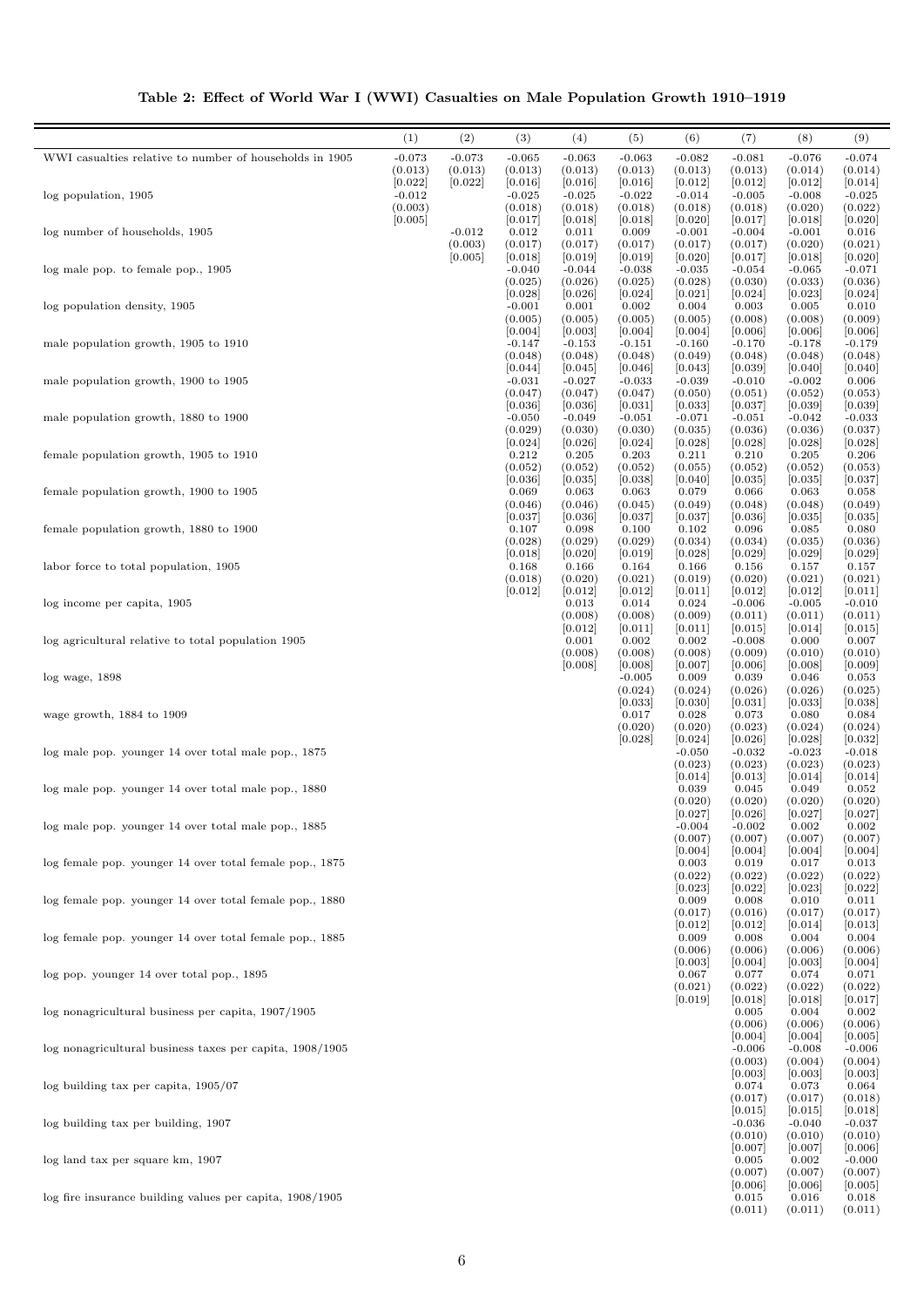| log nonagricultural business employment per business, 1907     |                             |                             |                             |                             |                             |                             | [0.010]<br>0.003<br>(0.007)    | [0.011]<br>0.004<br>(0.007)    | [0.012]<br>0.005<br>(0.007)            |
|----------------------------------------------------------------|-----------------------------|-----------------------------|-----------------------------|-----------------------------|-----------------------------|-----------------------------|--------------------------------|--------------------------------|----------------------------------------|
| log stillborn or died in first year over all births, 1896-1905 |                             |                             |                             |                             |                             |                             | [0.005]                        | [0.005]<br>0.013<br>(0.008)    | [0.005]<br>0.010<br>(0.008)            |
| log pop. born in municipality per total pop., 1900             |                             |                             |                             |                             |                             |                             |                                | [0.007]<br>0.000<br>(0.014)    | [0.007]<br>0.003<br>(0.014)            |
| log pop. born in municipality per total pop., 1895             |                             |                             |                             |                             |                             |                             |                                | [0.009]<br>$-0.314$<br>(0.129) | [0.016]<br>$-0.322$<br>(0.128)         |
| log male pop. born in municipality per total male pop., 1895   |                             |                             |                             |                             |                             |                             |                                | [0.132]<br>0.078<br>(0.052)    | [0.135]<br>0.087<br>(0.054)            |
| log fem. pop. born in municipality per total fem. pop., 1895   |                             |                             |                             |                             |                             |                             |                                | [0.059]<br>0.213<br>(0.090)    | [0.064]<br>0.218<br>(0.090)            |
| distance to next train station, 1905                           |                             |                             |                             |                             |                             |                             |                                | [0.093]<br>$-0.001$<br>(0.001) | [0.098]<br>$-0.001$<br>(0.001)         |
| share of farms below 2 hectars                                 |                             |                             |                             |                             |                             |                             |                                | [0.000]                        | [0.000]<br>0.048<br>(0.029)<br>[0.032] |
| share of farms between 4 and 10 hectars                        |                             |                             |                             |                             |                             |                             |                                |                                | 0.044<br>(0.031)<br>[0.028]            |
| share of farms between 10 and 20 hectars                       |                             |                             |                             |                             |                             |                             |                                |                                | 0.070<br>(0.035)<br>[0.019]            |
| share of farms larger than 20 hectars                          |                             |                             |                             |                             |                             |                             |                                |                                | 0.105<br>(0.055)<br>[0.044]            |
| growth in land area of municipality, 1905 to 1933              |                             |                             |                             |                             |                             |                             |                                |                                | 0.018<br>(0.022)<br>[0.025]            |
| constant                                                       | 0.097<br>(0.021)<br>[0.044] | 0.076<br>(0.016)<br>[0.037] | 0.028<br>(0.043)<br>[0.029] | 0.047<br>(0.046)<br>[0.035] | 0.065<br>(0.135)<br>[0.176] | 0.081<br>(0.145)<br>[0.167] | $-0.034$<br>(0.156)<br>[0.168] | $-0.035$<br>(0.157)<br>[0.173] | $-0.096$<br>(0.152)<br>[0.184]         |
| R-squared<br>Observations                                      | 0.021<br>1634               | 0.022<br>1634               | 0.149<br>1634               | 0.151<br>1634               | 0.153<br>1634               | 0.170<br>1634               | 0.195<br>1634                  | 0.205<br>1634                  | 0.211<br>1634                          |

Notes: The left-hand-side variable is male population growth 1910–1919. WWI casualties are measured relative to 1905 households. The method of estimation is least squares. The numbers in parenthesis are robust standard err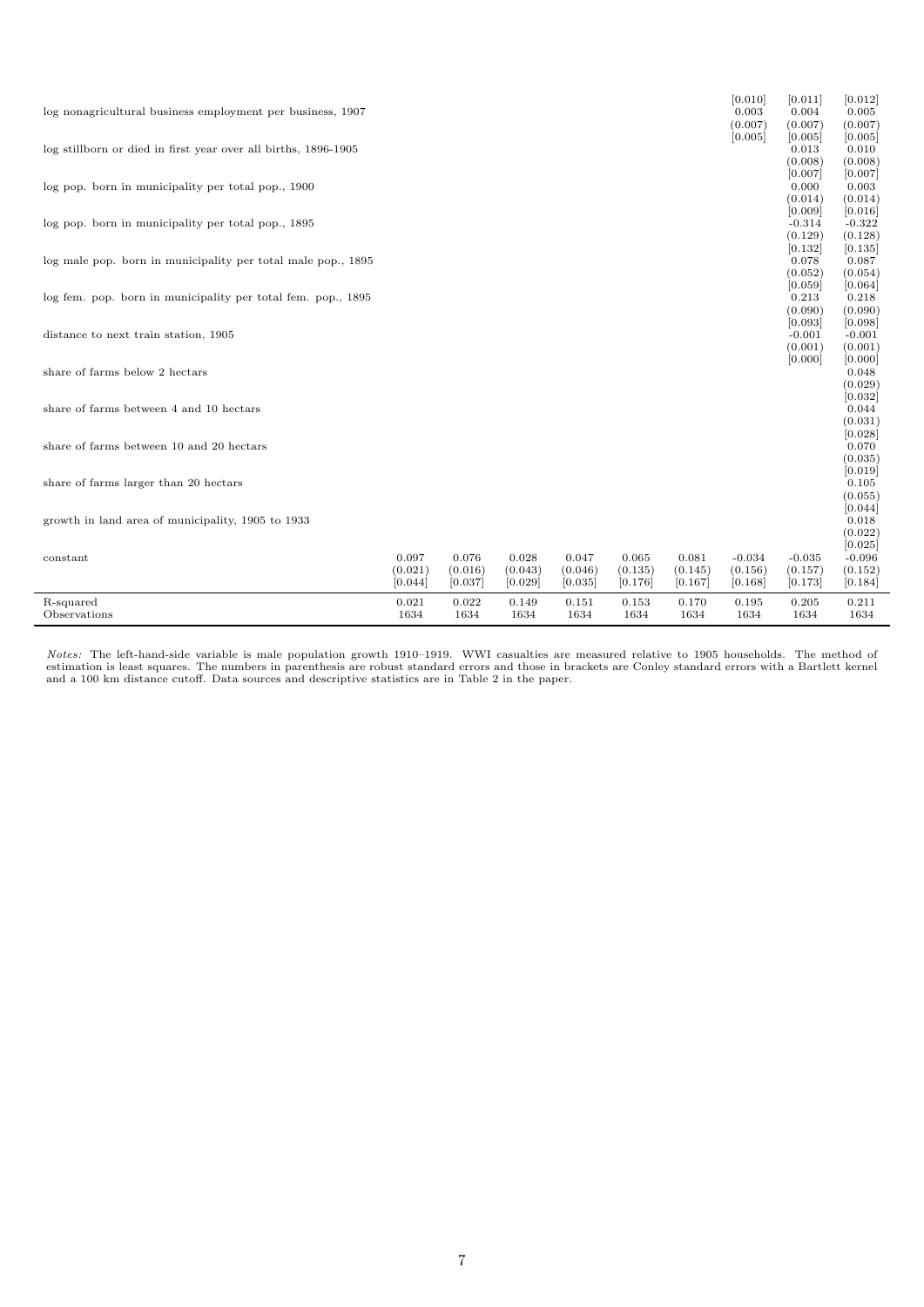## Table 3: Changes in Municipalities Between 1933 and 1939

| Municipality 1933                            | Municipality 1939                | County (Kreis) 1939                          |
|----------------------------------------------|----------------------------------|----------------------------------------------|
| Unterrombach                                 | Aalen                            | Aalen                                        |
| Steinbach                                    | Backnang                         | Backnang                                     |
| Heselwangen                                  | Balingen                         | Balingen                                     |
| Dürrwangen                                   | Frommern<br>Tailfingen           | Balingen                                     |
| Truchtelfingen<br>Bergerhausen               | Biberach an der Riß              | Balingen<br>Biberach                         |
| Hummertsried                                 | Mühlhausen                       | Biberach                                     |
| Sommenhardt                                  | <b>Bad Teinach</b>               | Calw                                         |
| Alzenberg                                    | Calw                             | Calw                                         |
| Enztal                                       | Enzklösterle                     | Calw                                         |
| Iselshausen                                  | Nagold                           | Calw                                         |
| Bergorte                                     | Wildbad                          | Calw                                         |
| Ingersheim                                   | Crailsheim                       | Crailsheim                                   |
| Dettingen                                    | Ehingen an der Donau             | Ehingen                                      |
| Bergach                                      | Ehingen an der Donau             | Ehingen                                      |
| Ingstetten                                   | Ehingen an der Donau             | Ehingen                                      |
| Steinbach&Pfauhausen                         | Wernau am Neckar                 | Esslingen                                    |
| Kleineislingen                               | Eislingen/Fils                   | Göppingen                                    |
| Großeislingen                                | Eislingen/Fils                   | Göppingen                                    |
| Holzheim                                     | Göppingen                        | Göppingen                                    |
| Jebenhausen                                  | Göppingen                        | Göppingen                                    |
| Kleinfüßen&Großfüßen                         | Süßen                            | Göppingen                                    |
| Mergelstetten                                | Heidenheim<br>Bad Friedrichshall | Heidenheim<br>Heilbronn                      |
| Kochendorf&Hagenbach&Jagstfeld<br>Binswangen | Erlenbach                        | Heilbronn                                    |
| Böttingen                                    | Gundelsheim                      | Heilbronn                                    |
| Nagelsberg                                   | Künzelsau                        | Künzelsau                                    |
| Gerhausen                                    | Blaubeuren                       | Landkreis Ulm                                |
| Eltingen                                     | Leonberg                         | Leonberg                                     |
| Winzerhausen                                 | Großbottwar                      | Ludwigsburg                                  |
| Zainingen&Böhringen                          | Donnstetten                      | Münsingen                                    |
| Feldstetten                                  | Laichingen                       | Münsingen                                    |
| Trailfingen                                  | Münsingen                        | Münsingen                                    |
| Böttingen                                    | Münsingen                        | Münsingen                                    |
| Magolsheim                                   | Münsingen                        | Münsingen                                    |
| Enabeuren                                    | Sontheim                         | Münsingen                                    |
| Balzholz                                     | Beuren                           | Nürtingen                                    |
| Lindorf                                      | Kirchheim unter Teck             | Nürtingen                                    |
| Ötlingen                                     | Kirchheim unter Teck             | Nürtingen                                    |
| Brucken                                      | Unterlenningen                   | Nürtingen                                    |
| Unterboihingen                               | Wendlingen am Neckar             | Nürtingen                                    |
| Steinach                                     | Waldsee                          | Ravensburg                                   |
| Ohmenhausen<br>Sondelfingen                  | Reutlingen<br>Reutlingen         | Reutlingen<br>Reutlingen                     |
| Bühlingen                                    | Rottweil                         | Rottweil                                     |
| Sulgau                                       | Schramberg                       | Rottweil                                     |
| Sulgen                                       | Schramberg                       | Rottweil                                     |
| Oberböbingen                                 | Unterböbingen                    | Schwäbisch Gmünd                             |
| Hessental                                    | Schwäbisch Hall                  | Schwäbisch Hall                              |
| Sontheim am Neckar                           | Heilbronn                        | Stadtkreis Heilbronn                         |
| Neckargartach                                | Heilbronn                        | Stadtkreis Heilbronn                         |
| Uhlbach                                      | Stuttgart                        | Stadtkreis Stuttgart                         |
| Rohr                                         | Stuttgart                        | Stadtkreis Stuttgart                         |
| Heumaden                                     | $_{\text{Stuttgart}}$            | Stadtkreis Stuttgart                         |
| Birkach                                      | Stuttgart                        | Stadtkreis Stuttgart                         |
| Vaihingen a d F                              | Stuttgart                        | Stadtkreis Stuttgart                         |
| Stammheim                                    | Stuttgart                        | Stadtkreis Stuttgart                         |
| Plieningen<br>Rohracker                      | Stuttgart                        | Stadtkreis Stuttgart                         |
| Möhrinen a d F                               | Stuttgart<br>Stuttgart           | Stadtkreis Stuttgart<br>Stadtkreis Stuttgart |
| Sillenbuch                                   | Stuttgart                        | Stadtkreis Stuttgart                         |
| Berg                                         | Ailingen                         | Tettnang                                     |
| Hirschlatt                                   | Ettenkirch                       | Tettnang                                     |
| Oberdorf                                     | Langenargen                      | Tettnang                                     |
| Liebenau                                     | Meckenbeuren                     | Tettnang                                     |
| Flunau                                       | Neukirch                         | Tettnang                                     |
| Obereisenbach                                | Tettnang                         | Tettnang                                     |
| Laimnau                                      | Tettnang                         | Tettnang                                     |
| Lustnau                                      | Tübingen                         | Tettnang                                     |
| Derendingen                                  | Tübingen                         | Tübingen                                     |
| Emmelhofen                                   | Kißlegg                          | Wangen                                       |
| Sommersried                                  | Kißlegg                          | Wangen                                       |
| Wiggenreute                                  | Kißlegg                          | Wangen                                       |
| Eggereute                                    | Wangen im Allgäu                 | Wangen                                       |
| Obereppach                                   | Neuenstein                       | Öhringen                                     |
| Waldstetten&Weilheim                         | Weilstetten                      | Balingen                                     |

Notes: When a 1933 municipality was incorporated into an existing municipality by the 1933–1939 territorial reform, the name of the former municipality<br>in 1933 is listed in the first column and the name of the latter munic the first column, multiple 1933 municipalities were combined into a new 1939 municipality.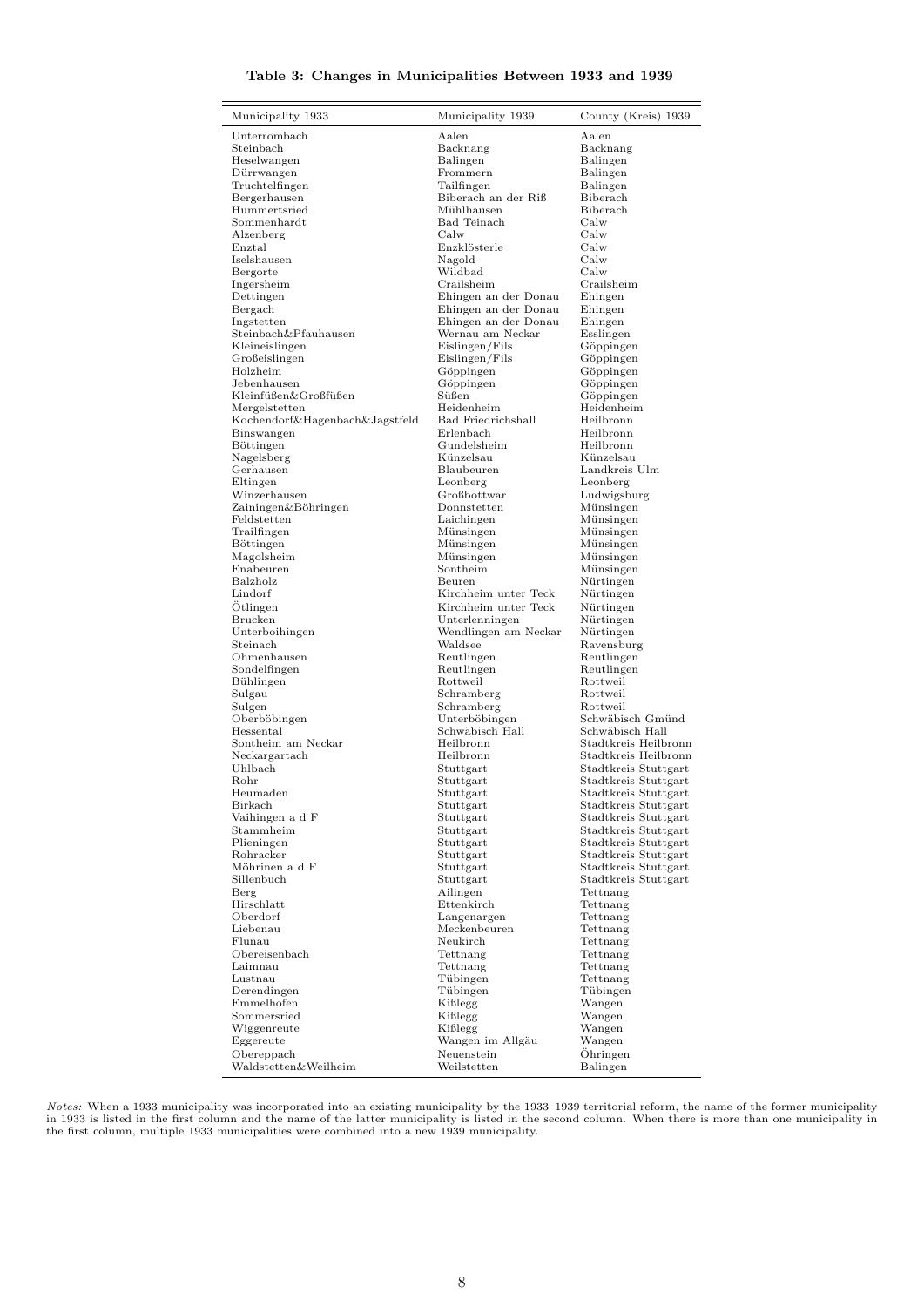## Table 4: Effect of World War I Casualties on Male Population Growth 1910–1919

|                                                                  |                            | percentage of most agricultural municipalities dropped |                            |                            |                            |                            |                            |                            |                            |  |  |  |
|------------------------------------------------------------------|----------------------------|--------------------------------------------------------|----------------------------|----------------------------|----------------------------|----------------------------|----------------------------|----------------------------|----------------------------|--|--|--|
|                                                                  |                            |                                                        | 10                         | 15                         | 20                         | 25                         | 30                         | 35                         | 40                         |  |  |  |
| point estimate<br>robust standard error<br>Conley standard error | $-0.074$<br>0.014<br>0.013 | $-0.079$<br>0.014<br>0.013                             | $-0.078$<br>0.015<br>0.014 | $-0.077$<br>0.016<br>0.016 | $-0.078$<br>0.016<br>0.018 | $-0.071$<br>0.017<br>0.019 | $-0.068$<br>0.018<br>0.019 | $-0.064$<br>0.018<br>0.019 | $-0.064$<br>0.020<br>0.022 |  |  |  |
| N                                                                | 1634                       | 1552                                                   | 1470                       | 1389                       | 1306                       | 1225                       | 1143                       | 1062                       | 980                        |  |  |  |

Panel A: Casualties relative to the number of households in 1905

Panel B: Casualties relative to population in 1905

|                                                                  |                            | percentage of most agricultural municipalities dropped |                            |                            |                            |                            |                            |                            |                            |  |  |  |
|------------------------------------------------------------------|----------------------------|--------------------------------------------------------|----------------------------|----------------------------|----------------------------|----------------------------|----------------------------|----------------------------|----------------------------|--|--|--|
|                                                                  |                            | 5                                                      | 10                         | 15                         | 20                         | 25                         | 30                         | 35                         | 40                         |  |  |  |
| point estimate<br>robust standard error<br>Conley standard error | $-0.331$<br>0.070<br>0.065 | $-0.353$<br>0.070<br>0.066                             | $-0.348$<br>0.071<br>0.068 | $-0.332$<br>0.076<br>0.070 | $-0.334$<br>0.078<br>0.080 | $-0.303$<br>0.082<br>0.079 | $-0.279$<br>0.084<br>0.075 | $-0.258$<br>0.085<br>0.070 | $-0.262$<br>0.090<br>0.082 |  |  |  |
| N                                                                | 1634                       | 1552                                                   | 1470                       | 1389                       | 1306                       | 1225                       | 1143                       | 1062                       | 980                        |  |  |  |

Panel C: Raw casualties relative to the number of households in 1905

|                                                                  |                            | percentage of most agricultural municipalities dropped |                            |                            |                            |                            |                            |                            |                            |  |  |  |
|------------------------------------------------------------------|----------------------------|--------------------------------------------------------|----------------------------|----------------------------|----------------------------|----------------------------|----------------------------|----------------------------|----------------------------|--|--|--|
|                                                                  | $\theta$                   | 5                                                      | 10                         | 15                         | 20                         | 25                         | 30                         | 35                         | 40                         |  |  |  |
| point estimate<br>robust standard error<br>Conley standard error | $-0.050$<br>0.010<br>0.007 | $-0.053$<br>0.010<br>0.007                             | $-0.052$<br>0.010<br>0.007 | $-0.051$<br>0.011<br>0.008 | $-0.051$<br>0.011<br>0.010 | $-0.048$<br>0.012<br>0.010 | $-0.045$<br>0.012<br>0.011 | $-0.042$<br>0.012<br>0.012 | $-0.044$<br>0.013<br>0.014 |  |  |  |
| N                                                                | 1634                       | 1552                                                   | 1470                       | 1389                       | 1306                       | 1225                       | 1143                       | 1062                       | 980                        |  |  |  |

Panel D: Casualties relative to the number of households in 1905 and agricultural land per household in 1905

|                                                                  |                            | percentage of most agricultural municipalities dropped |                            |                            |                            |                            |                            |                            |                            |  |  |  |  |
|------------------------------------------------------------------|----------------------------|--------------------------------------------------------|----------------------------|----------------------------|----------------------------|----------------------------|----------------------------|----------------------------|----------------------------|--|--|--|--|
|                                                                  |                            | 5                                                      | 10                         | 15                         | 20                         | 25                         | 30                         | 35                         | 40                         |  |  |  |  |
| point estimate<br>robust standard error<br>Conley standard error | $-0.074$<br>0.014<br>0.014 | $-0.077$<br>0.015<br>0.013                             | $-0.075$<br>0.015<br>0.014 | $-0.073$<br>0.016<br>0.015 | $-0.072$<br>0.016<br>0.017 | $-0.070$<br>0.017<br>0.020 | $-0.054$<br>0.018<br>0.016 | $-0.054$<br>0.019<br>0.019 | $-0.049$<br>0.020<br>0.018 |  |  |  |  |
| N                                                                | 1634                       | 1552                                                   | 1471                       | 1389                       | 1308                       | 1225                       | 1144                       | 1063                       | 981                        |  |  |  |  |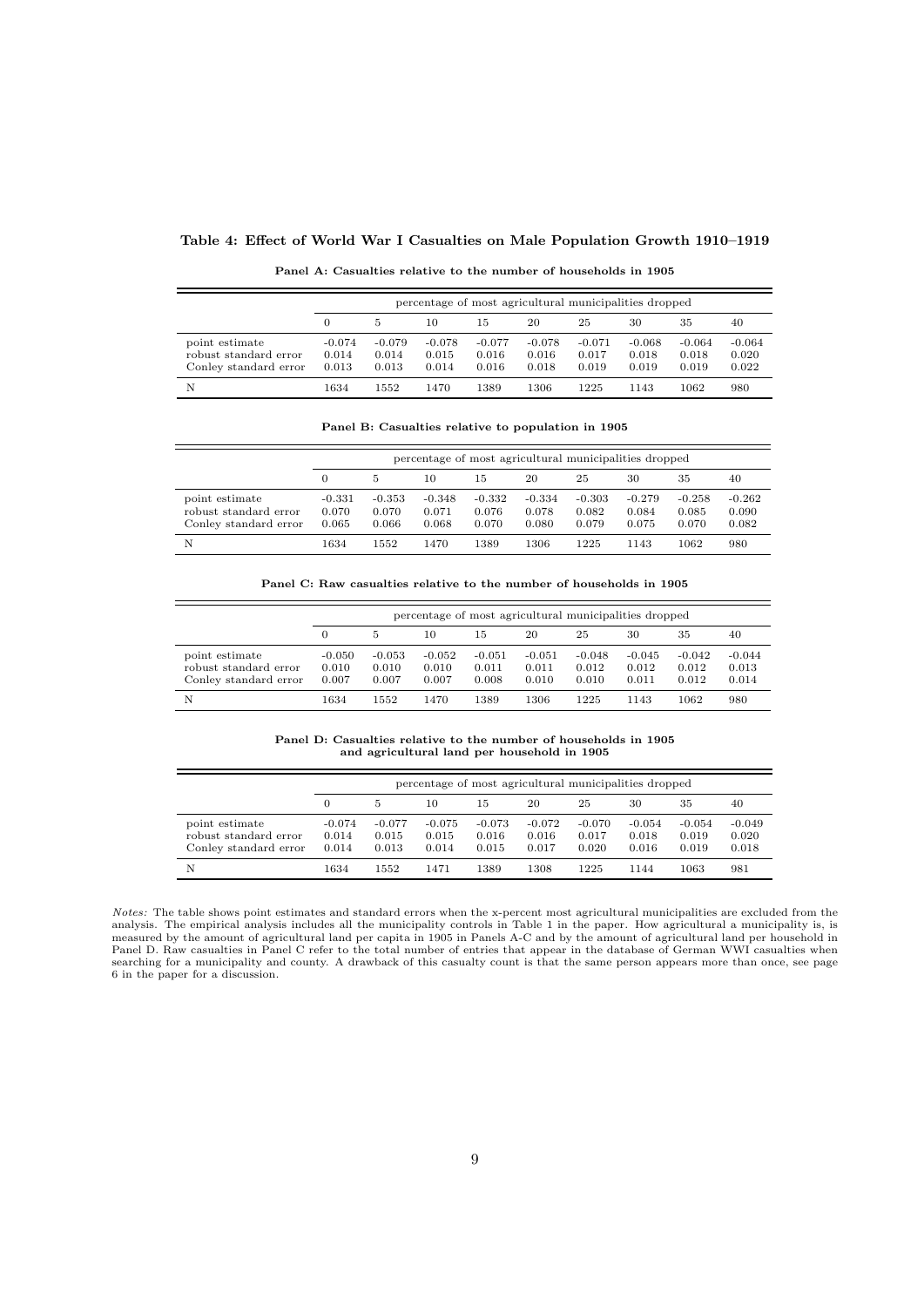## Table 5: Effect of World War I Casualties on Male Population Growth 1910–1933

| Panel A: Casualties relative to the number of households in 1905 |  |  |  |  |  |
|------------------------------------------------------------------|--|--|--|--|--|
|------------------------------------------------------------------|--|--|--|--|--|

|                                                                  |                            | percentage of most agricultural municipalities dropped |                            |                            |                            |                            |                            |                            |                            |  |  |
|------------------------------------------------------------------|----------------------------|--------------------------------------------------------|----------------------------|----------------------------|----------------------------|----------------------------|----------------------------|----------------------------|----------------------------|--|--|
|                                                                  | 0                          | 5.                                                     | 10                         | 15                         | 20                         | 25                         | 30                         | 35                         | 40                         |  |  |
| point estimate<br>robust standard error<br>Conley standard error | $-0.059$<br>0.021<br>0.015 | $-0.070$<br>0.021<br>0.014                             | $-0.084$<br>0.022<br>0.018 | $-0.090$<br>0.024<br>0.018 | $-0.099$<br>0.025<br>0.021 | $-0.094$<br>0.026<br>0.025 | $-0.098$<br>0.027<br>0.032 | $-0.080$<br>0.029<br>0.028 | $-0.072$<br>0.032<br>0.031 |  |  |
| N                                                                | 1634                       | 1552                                                   | 1470                       | 1389                       | 1306                       | 1225                       | 1143                       | 1062                       | 980                        |  |  |

Panel B: Casualties relative to population in 1905

|                                                                  | percentage of most agricultural municipalities dropped |                            |                            |                            |                            |                            |                            |                            |                            |  |
|------------------------------------------------------------------|--------------------------------------------------------|----------------------------|----------------------------|----------------------------|----------------------------|----------------------------|----------------------------|----------------------------|----------------------------|--|
|                                                                  |                                                        | 5                          | 10                         | 15                         | 20                         | 25                         | 30                         | 35                         | 40                         |  |
| point estimate<br>robust standard error<br>Conley standard error | $-0.259$<br>0.102<br>0.068                             | $-0.326$<br>0.103<br>0.061 | $-0.377$<br>0.106<br>0.077 | $-0.393$<br>0.112<br>0.082 | $-0.430$<br>0.118<br>0.097 | $-0.408$<br>0.121<br>0.117 | $-0.424$<br>0.127<br>0.140 | $-0.331$<br>0.135<br>0.116 | $-0.290$<br>0.146<br>0.129 |  |
| N                                                                | 1634                                                   | 1552                       | 1470                       | 1389                       | 1306                       | 1225                       | 1143                       | 1062                       | 980                        |  |

| Panel C: Raw casualties relative to the number of households in 1905 |
|----------------------------------------------------------------------|
|----------------------------------------------------------------------|

|                                                                  |                            | percentage of most agricultural municipalities dropped |                            |                            |                           |                            |                           |                           |                            |  |  |
|------------------------------------------------------------------|----------------------------|--------------------------------------------------------|----------------------------|----------------------------|---------------------------|----------------------------|---------------------------|---------------------------|----------------------------|--|--|
|                                                                  |                            | 5                                                      | 10                         | 15                         | 20                        | 25                         | 30                        | 35                        | 40                         |  |  |
| point estimate<br>robust standard error<br>Conley standard error | $-0.043$<br>0.015<br>0.011 | $-0.053$<br>0.015<br>0.011                             | $-0.062$<br>0.015<br>0.013 | $-0.065$<br>0.016<br>0.014 | $-0.07$<br>0.017<br>0.016 | $-0.069$<br>0.018<br>0.019 | $-0.07$<br>0.019<br>0.024 | $-0.056$<br>0.02<br>0.022 | $-0.053$<br>0.022<br>0.025 |  |  |
| N                                                                | 1634                       | 1552                                                   | 1470                       | 1389                       | 1306                      | 1225                       | 1143                      | 1062                      | 980                        |  |  |

Panel D: Casualties relative to the number of households in 1905 and agricultural land per household in 1905

|                                                                  | percentage of most agricultural municipalities dropped |                            |                            |                            |                            |                            |                            |                            |                            |  |
|------------------------------------------------------------------|--------------------------------------------------------|----------------------------|----------------------------|----------------------------|----------------------------|----------------------------|----------------------------|----------------------------|----------------------------|--|
|                                                                  | 0                                                      | 5                          | 10                         | 15                         | 20                         | 25                         | 30                         | 35                         | 40                         |  |
| point estimate<br>robust standard error<br>Conley standard error | $-0.059$<br>0.021<br>0.015                             | $-0.069$<br>0.021<br>0.016 | $-0.093$<br>0.022<br>0.016 | $-0.100$<br>0.024<br>0.022 | $-0.093$<br>0.025<br>0.023 | $-0.098$<br>0.026<br>0.028 | $-0.083$<br>0.027<br>0.025 | $-0.078$<br>0.030<br>0.029 | $-0.074$<br>0.031<br>0.024 |  |
| N                                                                | 1634                                                   | 1552                       | 1471                       | 1389                       | 1308                       | 1225                       | 1144                       | 1063                       | 981                        |  |

*Notes:* The table shows point estimates and standard errors when the x-percent most agricultural municipalities are excluded from the analysis. The empirical analysis includes all the municipality controls in Table 1 in t Panel D. Raw casualties in Panel C refer to the total number of entries that appear in the database of German WWI casualties when<br>searching for a municipality and county. A drawback of this casualty count is that the same 6 in the paper for a discussion.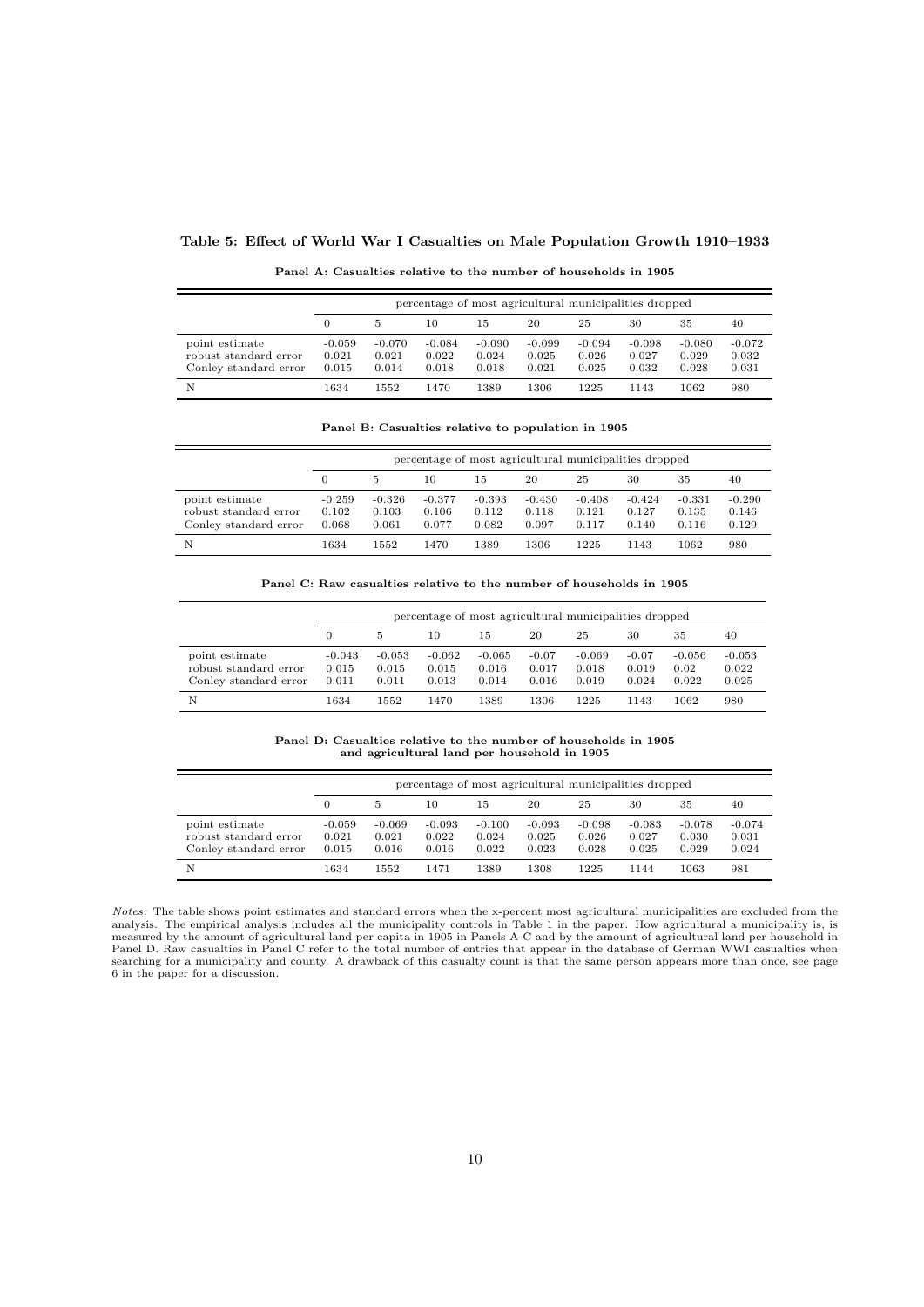#### Table 6: Persistence of the 1910-1919 Male Population Shock to 1933

percentage of most agricultural municipalities dropped 0 5 10 15 20 25 30 35 40  $\begin{tabular}{cccccccc} point estimate & 0.796 & 0.909 & 1.09 & 1.198 & 1.302 & 1.349 & 1.47 & 1.285 & 1.139\\ robust standard error & 0.268 & 0.266 & 0.282 & 0.305 & 0.32 & 0.371 & 0.424 & 0.448 & 0.461 \end{tabular}$ robust standard error 0.268 0.266 0.282 0.305 0.32 0.371 0.424 0.448 0.461 Conley standard error N 1634 1552 1470 1389 1306 1225 1143 1062 980

Panel A: Casualties relative to the number of households in 1905

Panel B: Casualties relative to population in 1905

|                                                                  | percentage of most agricultural municipalities dropped |                         |                         |                         |                        |                        |                         |                         |                         |  |  |
|------------------------------------------------------------------|--------------------------------------------------------|-------------------------|-------------------------|-------------------------|------------------------|------------------------|-------------------------|-------------------------|-------------------------|--|--|
|                                                                  |                                                        | 5                       | 10                      | 15                      | 20                     | 25                     | 30                      | 35                      | 40                      |  |  |
| point estimate<br>robust standard error<br>Conley standard error | 0.782<br>0.285<br>0.265                                | 0.924<br>0.277<br>0.255 | 1.084<br>0.293<br>0.275 | 1.183<br>0.322<br>0.254 | 1.286<br>0.336<br>0.23 | 1.346<br>0.39<br>0.329 | 1.517<br>0.465<br>0.415 | 1.283<br>0.487<br>0.362 | 1.107<br>0.495<br>0.399 |  |  |
| N                                                                | 1634                                                   | 1552                    | 1470                    | 1389                    | 1306                   | 1225                   | 1143                    | 1062                    | 980                     |  |  |

Panel C: Raw casualties relative to the number of households in 1905

|                                                                  |                         | percentage of most agricultural municipalities dropped |                         |                        |                         |                        |                         |                        |                         |  |  |
|------------------------------------------------------------------|-------------------------|--------------------------------------------------------|-------------------------|------------------------|-------------------------|------------------------|-------------------------|------------------------|-------------------------|--|--|
|                                                                  |                         | 5                                                      | 10                      | 15                     | 20                      | 25                     | 30                      | 35                     | 40                      |  |  |
| point estimate<br>robust standard error<br>Conley standard error | 0.847<br>0.275<br>0.276 | 0.99<br>0.273<br>0.271                                 | 1.191<br>0.293<br>0.294 | 1.29<br>0.319<br>0.274 | 1.367<br>0.333<br>0.248 | 1.44<br>0.382<br>0.324 | 1.535<br>0.433<br>0.391 | 1.333<br>0.46<br>0.393 | 1.197<br>0.455<br>0.446 |  |  |
| N                                                                | 1634                    | 1552                                                   | 1470                    | 1389                   | 1306                    | 1225                   | 1143                    | 1062                   | 980                     |  |  |

Panel D: Casualties relative to the number of households in 1905 and agricultural land per household in 1905

|                                                                  | percentage of most agricultural municipalities dropped |                         |                         |                         |                         |                         |                        |                         |                        |  |  |
|------------------------------------------------------------------|--------------------------------------------------------|-------------------------|-------------------------|-------------------------|-------------------------|-------------------------|------------------------|-------------------------|------------------------|--|--|
|                                                                  |                                                        | 5                       | 10                      | 15                      | 20                      | 25                      | 30                     | 35                      | 40                     |  |  |
| point estimate<br>robust standard error<br>Conley standard error | 0.796<br>0.268<br>0.255                                | 0.906<br>0.271<br>0.261 | 1.242<br>0.297<br>0.224 | 1.373<br>0.339<br>0.248 | 1.289<br>0.339<br>0.256 | 1.396<br>0.371<br>0.371 | 1.53<br>0.535<br>0.583 | 1.459<br>0.546<br>0.544 | 1.509<br>0.64<br>0.679 |  |  |
| N                                                                | 1634                                                   | 1552                    | 1471                    | 1389                    | 1308                    | 1225                    | 1144                   | 1063                    | 981                    |  |  |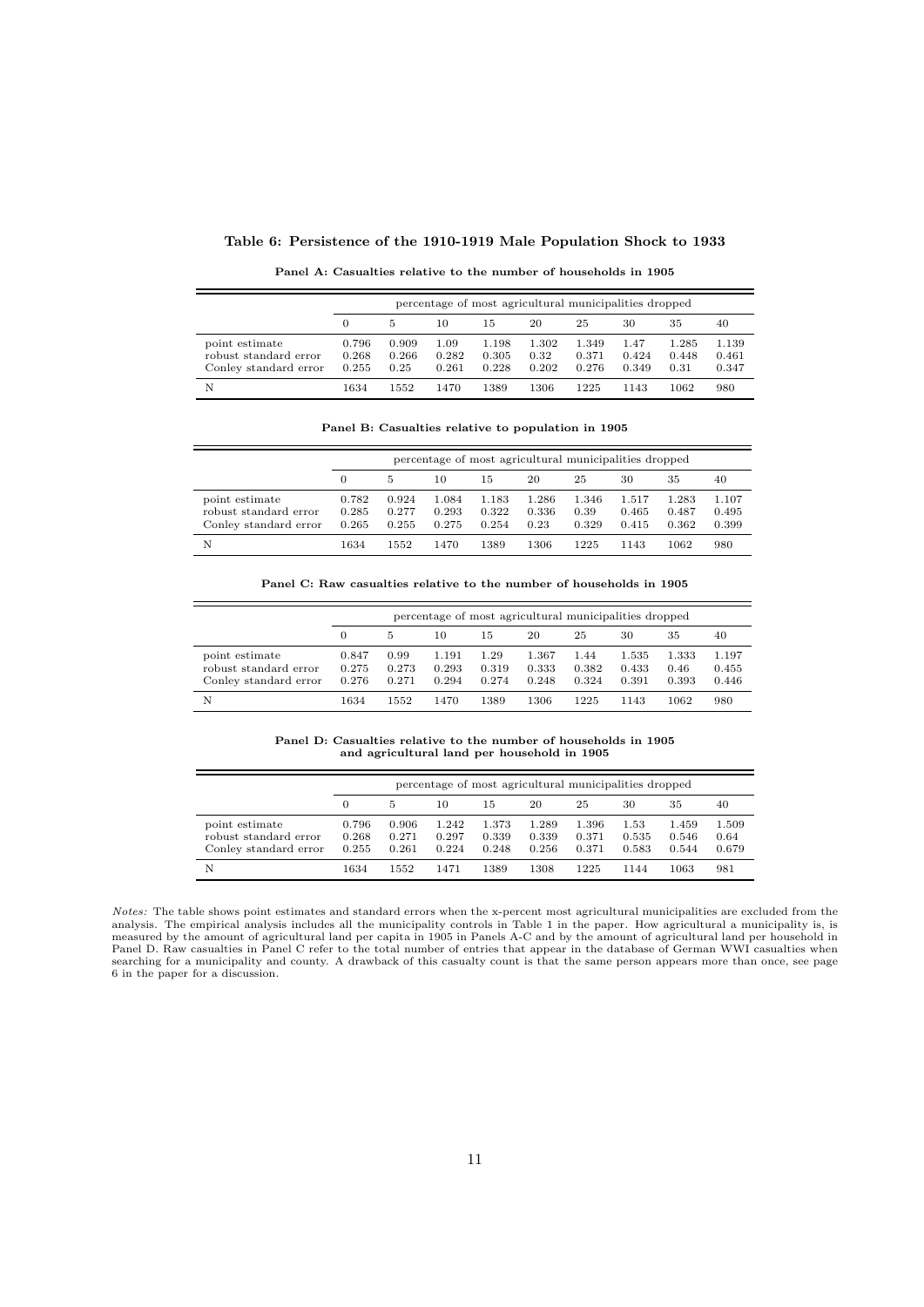#### Table 7: Effect of World War I Casualties on Male Population Growth 1910–1939

|                                                                  | percentage of most agricultural municipalities dropped |                            |                            |                            |                            |                            |                            |                            |                            |  |  |
|------------------------------------------------------------------|--------------------------------------------------------|----------------------------|----------------------------|----------------------------|----------------------------|----------------------------|----------------------------|----------------------------|----------------------------|--|--|
|                                                                  |                                                        |                            | 10                         | 15                         | 20                         | 25                         | 30                         | 35                         | 40                         |  |  |
| point estimate<br>robust standard error<br>Conley standard error | $-0.017$<br>0.032<br>0.026                             | $-0.047$<br>0.033<br>0.024 | $-0.066$<br>0.035<br>0.027 | $-0.087$<br>0.038<br>0.029 | $-0.100$<br>0.040<br>0.034 | $-0.106$<br>0.042<br>0.046 | $-0.112$<br>0.044<br>0.050 | $-0.105$<br>0.048<br>0.054 | $-0.097$<br>0.052<br>0.053 |  |  |

N 1558 1481 1402 1325 1247 1168 1090 1013 935

Panel A: Casualties relative to the number of households in 1905

Panel B: Casualties relative to population in 1905

|                                                                  |                            | percentage of most agricultural municipalities dropped |                            |                            |                            |                            |                            |                            |                            |  |  |  |
|------------------------------------------------------------------|----------------------------|--------------------------------------------------------|----------------------------|----------------------------|----------------------------|----------------------------|----------------------------|----------------------------|----------------------------|--|--|--|
|                                                                  | $\Omega$                   | 5                                                      | 10                         | 15                         | 20                         | 25                         | 30                         | 35                         | 40                         |  |  |  |
| point estimate<br>robust standard error<br>Conley standard error | $-0.080$<br>0.159<br>0.122 | $-0.234$<br>0.158<br>0.106                             | $-0.314$<br>0.166<br>0.125 | $-0.395$<br>0.178<br>0.138 | $-0.455$<br>0.188<br>0.162 | $-0.468$<br>0.196<br>0.223 | $-0.513$<br>0.205<br>0.242 | $-0.461$<br>0.221<br>0.255 | $-0.409$<br>0.237<br>0.251 |  |  |  |
| N                                                                | 1558                       | 1481                                                   | 1402                       | 1325                       | 1247                       | 1168                       | 1090                       | 1013                       | 935                        |  |  |  |

Panel C: Raw casualties relative to the number of households in 1905

|                                                                  |                            | percentage of most agricultural municipalities dropped |                            |                            |                           |                            |                           |                           |                            |  |  |
|------------------------------------------------------------------|----------------------------|--------------------------------------------------------|----------------------------|----------------------------|---------------------------|----------------------------|---------------------------|---------------------------|----------------------------|--|--|
|                                                                  |                            |                                                        | 10                         | 15                         | 20                        | 25                         | 30                        | 35                        | 40                         |  |  |
| point estimate<br>robust standard error<br>Conley standard error | $-0.022$<br>0.022<br>0.018 | $-0.044$<br>0.022<br>0.016                             | $-0.058$<br>0.023<br>0.021 | $-0.072$<br>0.025<br>0.024 | $-0.08$<br>0.027<br>0.028 | $-0.084$<br>0.028<br>0.036 | $-0.086$<br>0.03<br>0.039 | $-0.08$<br>0.033<br>0.043 | $-0.077$<br>0.035<br>0.045 |  |  |
| N                                                                | 1558                       | 1481                                                   | 1402                       | 1325                       | 1247                      | 1168                       | 1090                      | 1013                      | 935                        |  |  |

Panel D: Casualties relative to the number of households in 1905 and agricultural land per household in 1905

|                                                                  | percentage of most agricultural municipalities dropped |                            |                            |                            |                            |                            |                            |                            |                            |  |
|------------------------------------------------------------------|--------------------------------------------------------|----------------------------|----------------------------|----------------------------|----------------------------|----------------------------|----------------------------|----------------------------|----------------------------|--|
|                                                                  |                                                        | 5                          | 10                         | 15                         | 20                         | 25                         | 30                         | 35                         | 40                         |  |
| point estimate<br>robust standard error<br>Conley standard error | $-0.017$<br>0.032<br>0.026                             | $-0.035$<br>0.034<br>0.028 | $-0.078$<br>0.035<br>0.024 | $-0.090$<br>0.038<br>0.029 | $-0.099$<br>0.040<br>0.040 | $-0.120$<br>0.043<br>0.048 | $-0.124$<br>0.046<br>0.057 | $-0.107$<br>0.051<br>0.060 | $-0.104$<br>0.052<br>0.053 |  |
| N                                                                | 1558                                                   | 1481                       | 1403                       | 1325                       | 1247                       | 1169                       | 1091                       | 1013                       | 935                        |  |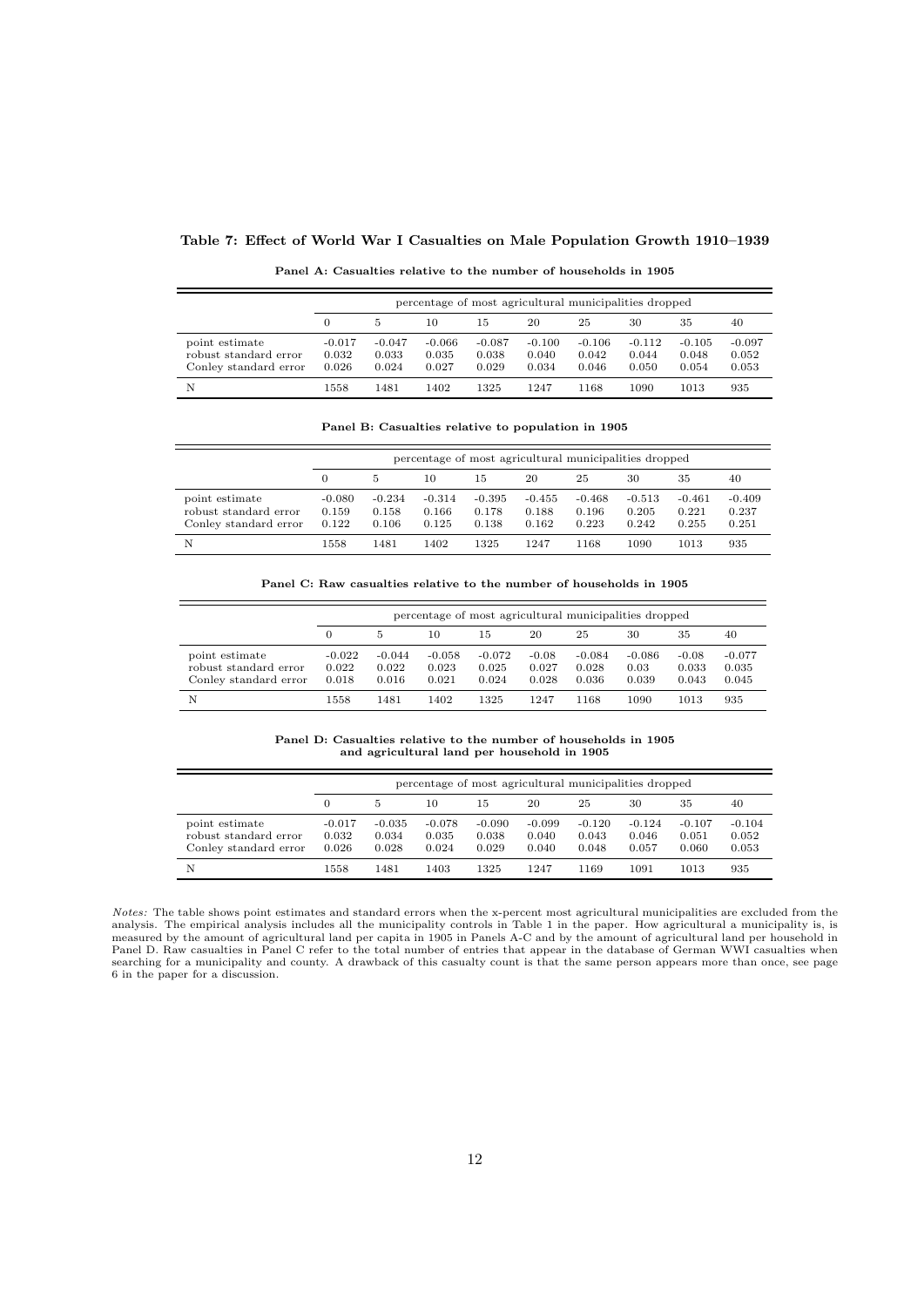#### Table 8: Effect of World War I Casualties on Male Population Growth 1910–1950

| Panel A: Casualties relative to the number of households in 1905 |  |  |  |  |  |
|------------------------------------------------------------------|--|--|--|--|--|
|------------------------------------------------------------------|--|--|--|--|--|

|                                                                  |                            | percentage of most agricultural municipalities dropped |                            |                            |                            |                            |                            |                            |                            |  |  |
|------------------------------------------------------------------|----------------------------|--------------------------------------------------------|----------------------------|----------------------------|----------------------------|----------------------------|----------------------------|----------------------------|----------------------------|--|--|
|                                                                  | 0                          | 5.                                                     | 10                         | 15                         | 20                         | 25                         | 30                         | 35                         | 40                         |  |  |
| point estimate<br>robust standard error<br>Conley standard error | $-0.033$<br>0.037<br>0.045 | $-0.062$<br>0.039<br>0.048                             | $-0.094$<br>0.040<br>0.044 | $-0.127$<br>0.043<br>0.042 | $-0.149$<br>0.045<br>0.044 | $-0.171$<br>0.046<br>0.052 | $-0.169$<br>0.048<br>0.056 | $-0.154$<br>0.051<br>0.063 | $-0.158$<br>0.055<br>0.066 |  |  |
| N                                                                | 1558                       | 1481                                                   | 1402                       | 1325                       | 1247                       | 1168                       | 1090                       | 1013                       | 935                        |  |  |

Panel B: Casualties relative to population in 1905

|                                                                  |                            | percentage of most agricultural municipalities dropped |                            |                            |                            |                            |                            |                            |                            |  |  |
|------------------------------------------------------------------|----------------------------|--------------------------------------------------------|----------------------------|----------------------------|----------------------------|----------------------------|----------------------------|----------------------------|----------------------------|--|--|
|                                                                  |                            | 5                                                      | 10                         | 15                         | 20                         | 25                         | 30                         | 35                         | 40                         |  |  |
| point estimate<br>robust standard error<br>Conley standard error | $-0.180$<br>0.182<br>0.215 | $-0.312$<br>0.188<br>0.224                             | $-0.445$<br>0.193<br>0.208 | $-0.586$<br>0.205<br>0.200 | $-0.683$<br>0.214<br>0.204 | $-0.779$<br>0.218<br>0.236 | $-0.804$<br>0.226<br>0.253 | $-0.730$<br>0.240<br>0.284 | $-0.721$<br>0.256<br>0.285 |  |  |
| N                                                                | 1558                       | 1481                                                   | 1402                       | 1325                       | 1247                       | 1168                       | 1090                       | 1013                       | 935                        |  |  |

Panel C: Raw casualties relative to the number of households in 1905

|                                                                  |                            | percentage of most agricultural municipalities dropped |                            |                           |                            |                            |                           |                            |                            |  |  |
|------------------------------------------------------------------|----------------------------|--------------------------------------------------------|----------------------------|---------------------------|----------------------------|----------------------------|---------------------------|----------------------------|----------------------------|--|--|
|                                                                  |                            | 5                                                      | 10                         | 15                        | 20                         | 25                         | 30                        | 35                         | 40                         |  |  |
| point estimate<br>robust standard error<br>Conley standard error | $-0.026$<br>0.025<br>0.027 | $-0.046$<br>0.026<br>0.028                             | $-0.068$<br>0.027<br>0.028 | $-0.088$<br>0.029<br>0.03 | $-0.096$<br>0.031<br>0.032 | $-0.112$<br>0.031<br>0.038 | $-0.11$<br>0.033<br>0.041 | $-0.099$<br>0.035<br>0.045 | $-0.105$<br>0.038<br>0.047 |  |  |
| N                                                                | 1558                       | 1481                                                   | 1402                       | 1325                      | 1247                       | 1168                       | 1090                      | 1013                       | 935                        |  |  |

Panel D: Casualties relative to the number of households in 1905 and agricultural land per household in 1905

|                                                                  |                            | percentage of most agricultural municipalities dropped |                            |                            |                            |                            |                            |                            |                            |  |  |
|------------------------------------------------------------------|----------------------------|--------------------------------------------------------|----------------------------|----------------------------|----------------------------|----------------------------|----------------------------|----------------------------|----------------------------|--|--|
|                                                                  | 0                          | 5                                                      | 10                         | 15                         | 20                         | 25                         | 30                         | 35                         | 40                         |  |  |
| point estimate<br>robust standard error<br>Conley standard error | $-0.033$<br>0.037<br>0.045 | $-0.059$<br>0.039<br>0.046                             | $-0.110$<br>0.040<br>0.039 | $-0.130$<br>0.043<br>0.041 | $-0.155$<br>0.045<br>0.052 | $-0.166$<br>0.048<br>0.061 | $-0.168$<br>0.051<br>0.059 | $-0.147$<br>0.054<br>0.061 | $-0.147$<br>0.055<br>0.056 |  |  |
| N                                                                | 1558                       | 1481                                                   | 1403                       | 1325                       | 1247                       | 1169                       | 1091                       | 1013                       | 935                        |  |  |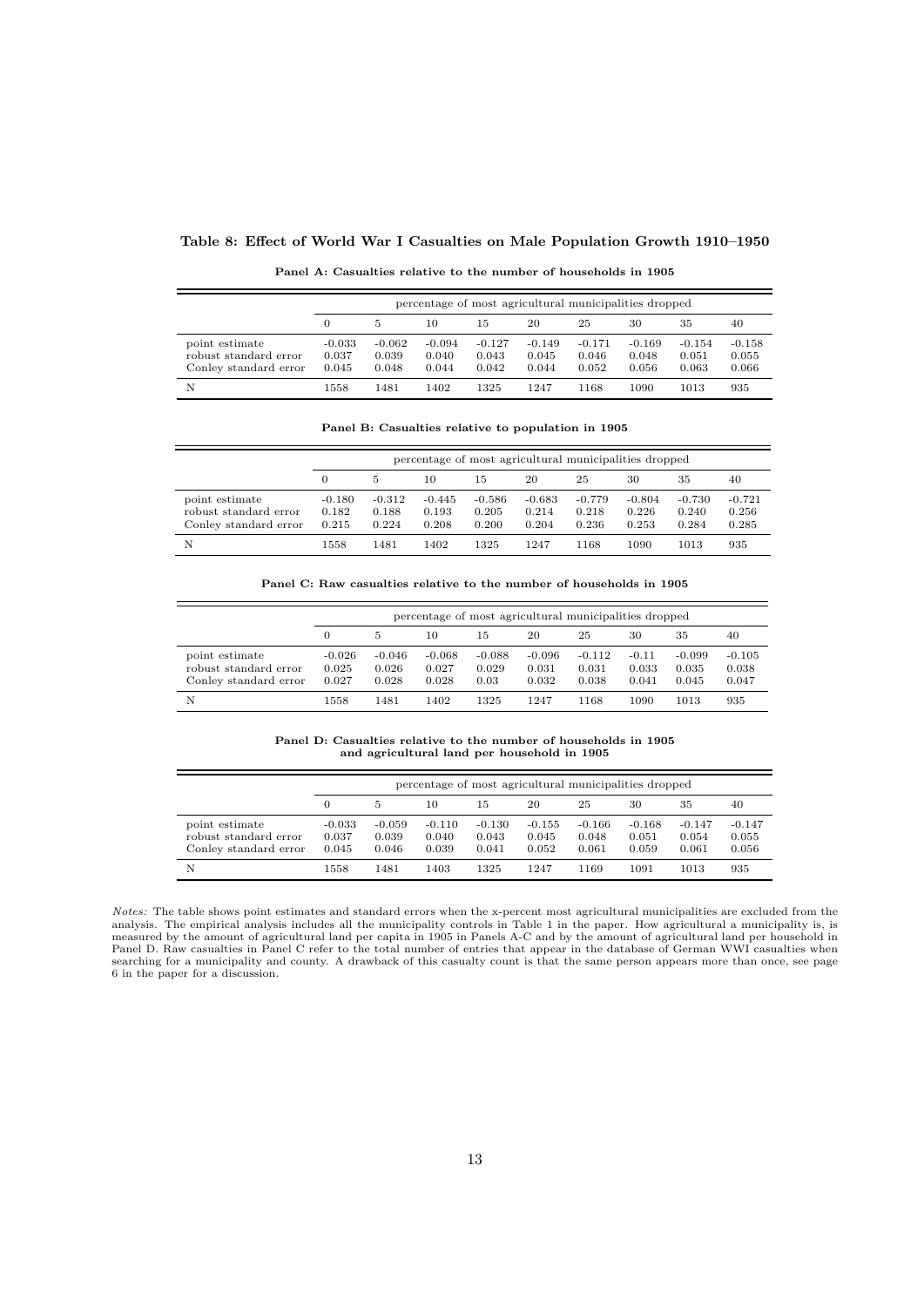#### Table 9: Effect of World War I Casualties on Female Population Growth 1910–1950

Panel A: Casualties relative to the number of households in 1905

|                                                                  |                            | percentage of most agricultural municipalities dropped |                            |                            |                            |                            |                            |                            |                            |  |  |
|------------------------------------------------------------------|----------------------------|--------------------------------------------------------|----------------------------|----------------------------|----------------------------|----------------------------|----------------------------|----------------------------|----------------------------|--|--|
|                                                                  | 0                          | 5                                                      | 10                         | 15                         | 20                         | 25                         | 30                         | 35                         | 40                         |  |  |
| point estimate<br>robust standard error<br>Conley standard error | $-0.012$<br>0.037<br>0.047 | $-0.032$<br>0.038<br>0.054                             | $-0.062$<br>0.040<br>0.049 | $-0.096$<br>0.043<br>0.045 | $-0.119$<br>0.045<br>0.047 | $-0.135$<br>0.046<br>0.050 | $-0.126$<br>0.047<br>0.051 | $-0.118$<br>0.051<br>0.057 | $-0.115$<br>0.054<br>0.057 |  |  |
| N                                                                | 1558                       | 1481                                                   | 1402                       | 1325                       | 1247                       | 1168                       | 1090                       | 1013                       | 935                        |  |  |

Panel B: Casualties relative to population in 1905

|                                                                  |                            | percentage of most agricultural municipalities dropped |                            |                            |                            |                            |                            |                            |                            |  |  |
|------------------------------------------------------------------|----------------------------|--------------------------------------------------------|----------------------------|----------------------------|----------------------------|----------------------------|----------------------------|----------------------------|----------------------------|--|--|
|                                                                  |                            | 5                                                      | 10                         | 15                         | 20                         | 25                         | 30                         | 35                         | 40                         |  |  |
| point estimate<br>robust standard error<br>Conley standard error | $-0.021$<br>0.184<br>0.227 | $-0.102$<br>0.189<br>0.253                             | $-0.230$<br>0.194<br>0.231 | $-0.371$<br>0.208<br>0.215 | $-0.477$<br>0.217<br>0.214 | $-0.543$<br>0.220<br>0.224 | $-0.542$<br>0.227<br>0.231 | $-0.506$<br>0.242<br>0.256 | $-0.472$<br>0.254<br>0.250 |  |  |
| N                                                                | 1558                       | 1481                                                   | 1402                       | 1325                       | 1247                       | 1168                       | 1090                       | 1013                       | 935                        |  |  |

Panel C: Raw casualties relative to the number of households in 1905

|                                                                  |                            | percentage of most agricultural municipalities dropped |                            |                            |                            |                            |                           |                            |                            |  |  |
|------------------------------------------------------------------|----------------------------|--------------------------------------------------------|----------------------------|----------------------------|----------------------------|----------------------------|---------------------------|----------------------------|----------------------------|--|--|
|                                                                  |                            | 5                                                      | 10                         | 15                         | 20                         | 25                         | 30                        | 35                         | 40                         |  |  |
| point estimate<br>robust standard error<br>Conley standard error | $-0.009$<br>0.025<br>0.027 | $-0.022$<br>0.026<br>0.03                              | $-0.043$<br>0.027<br>0.029 | $-0.064$<br>0.029<br>0.029 | $-0.073$<br>0.031<br>0.032 | $-0.085$<br>0.031<br>0.034 | $-0.08$<br>0.032<br>0.036 | $-0.074$<br>0.035<br>0.041 | $-0.075$<br>0.037<br>0.043 |  |  |
| N                                                                | 1558                       | 1481                                                   | 1402                       | 1325                       | 1247                       | 1168                       | 1090                      | 1013                       | 935                        |  |  |

Panel D: Casualties relative to the number of households in 1905 and agricultural land per household in 1905

|                                                                  |                            | percentage of most agricultural municipalities dropped |                            |                            |                            |                            |                            |                            |                            |  |  |
|------------------------------------------------------------------|----------------------------|--------------------------------------------------------|----------------------------|----------------------------|----------------------------|----------------------------|----------------------------|----------------------------|----------------------------|--|--|
|                                                                  | 0                          | 5                                                      | 10                         | 15                         | 20                         | 25                         | 30                         | 35                         | 40                         |  |  |
| point estimate<br>robust standard error<br>Conley standard error | $-0.012$<br>0.037<br>0.047 | $-0.032$<br>0.039<br>0.048                             | $-0.074$<br>0.040<br>0.045 | $-0.090$<br>0.043<br>0.043 | $-0.118$<br>0.045<br>0.053 | $-0.116$<br>0.048<br>0.059 | $-0.115$<br>0.050<br>0.058 | $-0.097$<br>0.054<br>0.058 | $-0.100$<br>0.055<br>0.052 |  |  |
| N                                                                | 1558                       | 1481                                                   | 1403                       | 1325                       | 1247                       | 1169                       | 1091                       | 1013                       | 935                        |  |  |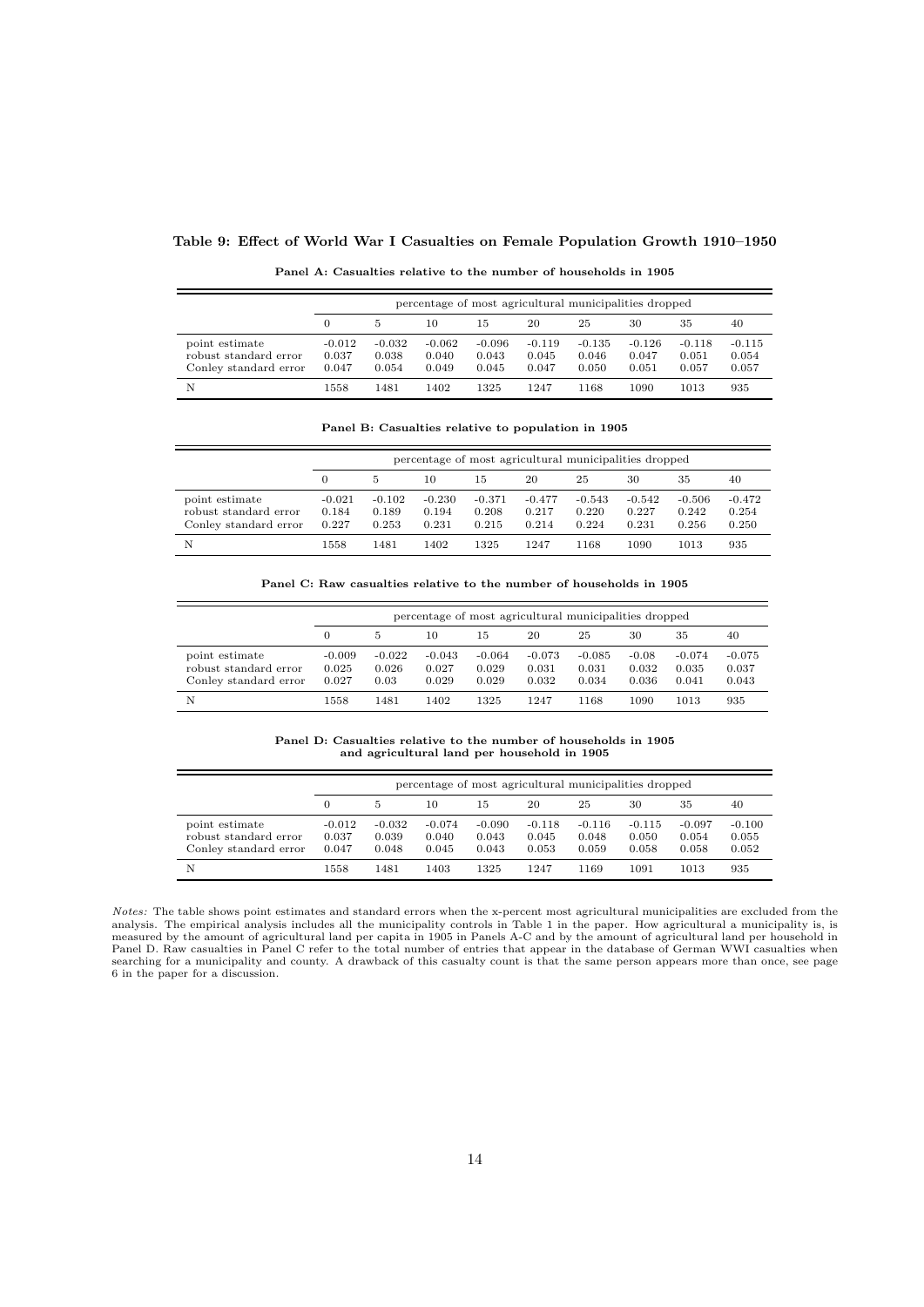#### Table 10: Effect of World War I Casualties on Total Population Growth 1910–1950

| Panel A: Casualties relative to the number of households in 1905 |  |  |  |  |
|------------------------------------------------------------------|--|--|--|--|
|------------------------------------------------------------------|--|--|--|--|

|                                                                  |                            | percentage of most agricultural municipalities dropped |                            |                            |                            |                            |                            |                            |                            |  |  |
|------------------------------------------------------------------|----------------------------|--------------------------------------------------------|----------------------------|----------------------------|----------------------------|----------------------------|----------------------------|----------------------------|----------------------------|--|--|
|                                                                  |                            | 5                                                      | 10                         | 15                         | 20                         | 25                         | 30                         | 35                         | 40                         |  |  |
| point estimate<br>robust standard error<br>Conley standard error | $-0.018$<br>0.036<br>0.046 | $-0.042$<br>0.037<br>0.051                             | $-0.073$<br>0.039<br>0.046 | $-0.107$<br>0.042<br>0.043 | $-0.129$<br>0.044<br>0.044 | $-0.151$<br>0.045<br>0.050 | $-0.146$<br>0.046<br>0.053 | $-0.135$<br>0.050<br>0.059 | $-0.135$<br>0.053<br>0.060 |  |  |
| N                                                                | 1558                       | 1481                                                   | 1402                       | 1325                       | 1247                       | 1168                       | 1090                       | 1013                       | 935                        |  |  |

Panel B: Casualties relative to population in 1905

|                                                                  |                            | percentage of most agricultural municipalities dropped |                            |                            |                            |                            |                            |                            |                            |  |  |
|------------------------------------------------------------------|----------------------------|--------------------------------------------------------|----------------------------|----------------------------|----------------------------|----------------------------|----------------------------|----------------------------|----------------------------|--|--|
|                                                                  | 0                          | 5                                                      | 10                         | 15                         | 20                         | 25                         | 30                         | 35                         | 40                         |  |  |
| point estimate<br>robust standard error<br>Conley standard error | $-0.081$<br>0.178<br>0.222 | $-0.186$<br>0.183<br>0.239                             | $-0.318$<br>0.188<br>0.218 | $-0.460$<br>0.201<br>0.203 | $-0.560$<br>0.210<br>0.203 | $-0.655$<br>0.214<br>0.226 | $-0.665$<br>0.221<br>0.236 | $-0.612$<br>0.235<br>0.265 | $-0.593$<br>0.249<br>0.262 |  |  |
| N                                                                | 1558                       | 1481                                                   | 1402                       | 1325                       | 1247                       | 1168                       | 1090                       | 1013                       | 935                        |  |  |

Panel C: Raw casualties relative to the number of households in 1905

|                                                                  |                            | percentage of most agricultural municipalities dropped |                            |                            |                          |                           |                            |                            |                            |  |  |  |
|------------------------------------------------------------------|----------------------------|--------------------------------------------------------|----------------------------|----------------------------|--------------------------|---------------------------|----------------------------|----------------------------|----------------------------|--|--|--|
|                                                                  | 0                          |                                                        | 10                         | 15                         | 20                       | 25                        | 30                         | 35                         | 40                         |  |  |  |
| point estimate<br>robust standard error<br>Conley standard error | $-0.015$<br>0.024<br>0.027 | $-0.031$<br>0.025<br>0.029                             | $-0.053$<br>0.026<br>0.027 | $-0.073$<br>0.028<br>0.028 | $-0.082$<br>0.03<br>0.03 | $-0.098$<br>0.03<br>0.035 | $-0.094$<br>0.031<br>0.037 | $-0.086$<br>0.034<br>0.042 | $-0.089$<br>0.036<br>0.044 |  |  |  |
| N                                                                | 1558                       | 1481                                                   | 1402                       | 1325                       | 1247                     | 1168                      | 1090                       | 1013                       | 935                        |  |  |  |

Panel D: Casualties relative to the number of households in 1905 and agricultural land per household in 1905

|                                                                  |                            | percentage of most agricultural municipalities dropped |                            |                            |                            |                            |                            |                            |                            |  |  |  |
|------------------------------------------------------------------|----------------------------|--------------------------------------------------------|----------------------------|----------------------------|----------------------------|----------------------------|----------------------------|----------------------------|----------------------------|--|--|--|
|                                                                  |                            | 5                                                      | 10                         | 15                         | 20                         | 25                         | 30                         | 35                         | 40                         |  |  |  |
| point estimate<br>robust standard error<br>Conley standard error | $-0.018$<br>0.036<br>0.046 | $-0.041$<br>0.038<br>0.047                             | $-0.087$<br>0.039<br>0.042 | $-0.105$<br>0.042<br>0.041 | $-0.132$<br>0.043<br>0.051 | $-0.139$<br>0.047<br>0.059 | $-0.140$<br>0.049<br>0.058 | $-0.121$<br>0.053<br>0.058 | $-0.122$<br>0.054<br>0.053 |  |  |  |
| N                                                                | 1558                       | 1481                                                   | 1403                       | 1325                       | 1247                       | 1169                       | 1091                       | 1013                       | 935                        |  |  |  |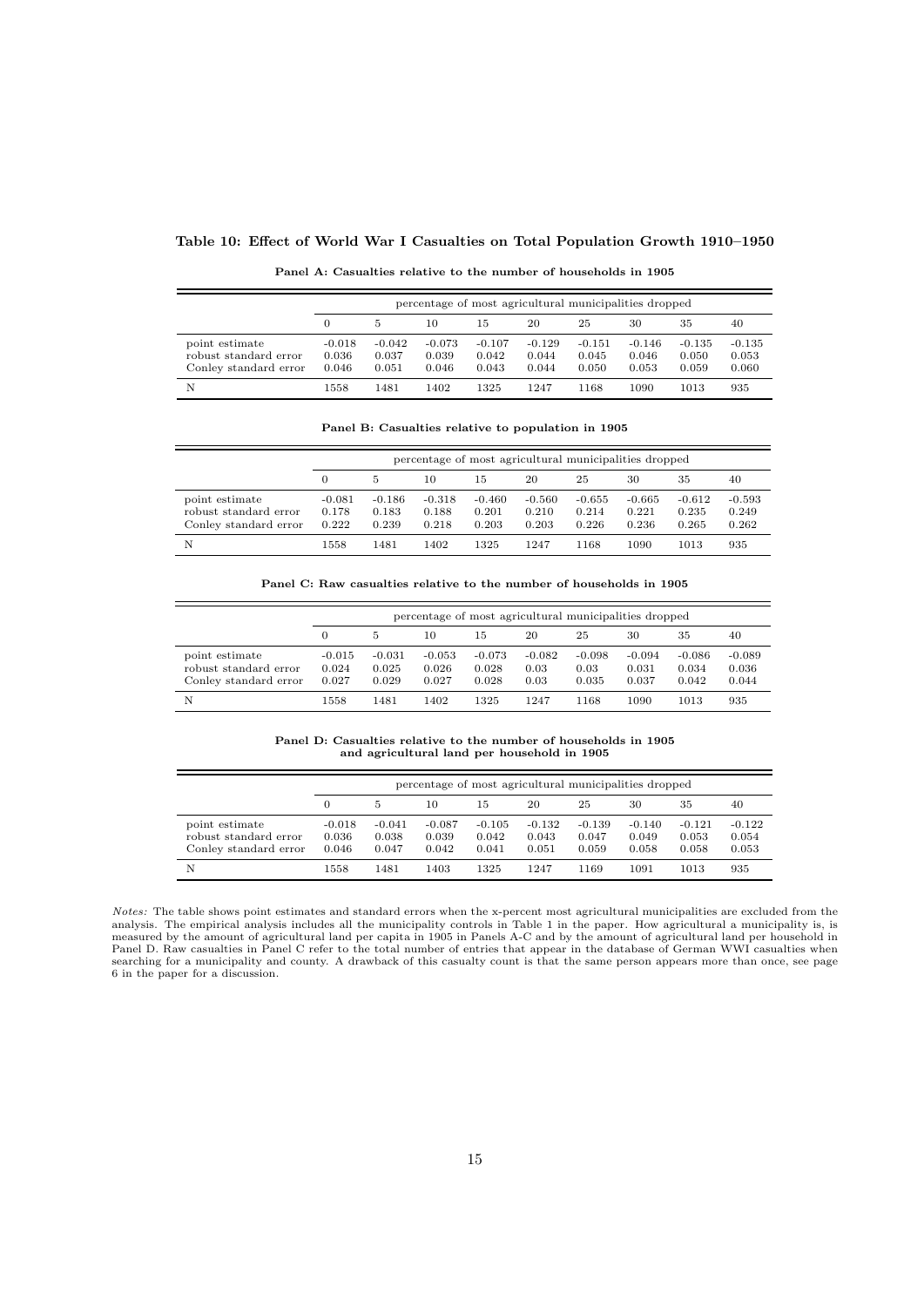#### Table 11: Effect of World War I Casualties on Growth in the Number of Households 1910–1950

|  | Panel A: Casualties relative to the number of households in 1905 |
|--|------------------------------------------------------------------|
|--|------------------------------------------------------------------|

|                                                                  |                         | percentage of most agricultural municipalities dropped |                            |                            |                            |                            |                            |                            |                            |  |  |  |
|------------------------------------------------------------------|-------------------------|--------------------------------------------------------|----------------------------|----------------------------|----------------------------|----------------------------|----------------------------|----------------------------|----------------------------|--|--|--|
|                                                                  | $\Omega$                | 5                                                      | 10                         | 15                         | 20                         | 25                         | 30                         | 35                         | 40                         |  |  |  |
| point estimate<br>robust standard error<br>Conley standard error | 0.007<br>0.043<br>0.064 | $-0.025$<br>0.044<br>0.067                             | $-0.057$<br>0.045<br>0.060 | $-0.088$<br>0.048<br>0.053 | $-0.120$<br>0.050<br>0.054 | $-0.137$<br>0.052<br>0.062 | $-0.116$<br>0.054<br>0.059 | $-0.103$<br>0.057<br>0.059 | $-0.099$<br>0.061<br>0.066 |  |  |  |
| N                                                                | 1558                    | 1481                                                   | 1402                       | 1325                       | 1247                       | 1168                       | 1090                       | 1013                       | 935                        |  |  |  |

Panel B: Casualties relative to population in 1905: Casualties relative to population in 1905

|                                                                  |                            | percentage of most agricultural municipalities dropped |                            |                            |                            |                            |                            |                            |                            |  |  |  |
|------------------------------------------------------------------|----------------------------|--------------------------------------------------------|----------------------------|----------------------------|----------------------------|----------------------------|----------------------------|----------------------------|----------------------------|--|--|--|
|                                                                  | 0                          | 5                                                      | 10                         | 15                         | 20                         | 25                         | 30                         | 35                         | 40                         |  |  |  |
| point estimate<br>robust standard error<br>Conley standard error | $-0.009$<br>0.210<br>0.296 | $-0.154$<br>0.213<br>0.306                             | $-0.281$<br>0.220<br>0.277 | $-0.420$<br>0.230<br>0.249 | $-0.572$<br>0.239<br>0.250 | $-0.646$<br>0.247<br>0.277 | $-0.579$<br>0.253<br>0.270 | $-0.513$<br>0.265<br>0.273 | $-0.477$<br>0.284<br>0.289 |  |  |  |
| N                                                                | 1558                       | 1481                                                   | 1402                       | 1325                       | 1247                       | 1168                       | 1090                       | 1013                       | 935                        |  |  |  |

Panel C: Raw casualties relative to the number of households in 1905

|                                                                  |                         | percentage of most agricultural municipalities dropped |                          |                           |                            |                            |                           |                            |                            |  |  |  |
|------------------------------------------------------------------|-------------------------|--------------------------------------------------------|--------------------------|---------------------------|----------------------------|----------------------------|---------------------------|----------------------------|----------------------------|--|--|--|
|                                                                  | 0                       | 5                                                      | 10                       | 15                        | 20                         | 25                         | 30                        | 35                         | 40                         |  |  |  |
| point estimate<br>robust standard error<br>Conley standard error | 0.008<br>0.029<br>0.038 | $-0.016$<br>0.029<br>0.038                             | $-0.04$<br>0.03<br>0.034 | $-0.06$<br>0.032<br>0.032 | $-0.074$<br>0.034<br>0.036 | $-0.088$<br>0.035<br>0.041 | $-0.074$<br>0.037<br>0.04 | $-0.065$<br>0.039<br>0.041 | $-0.068$<br>0.042<br>0.045 |  |  |  |
| N                                                                | 1558                    | 1481                                                   | 1402                     | 1325                      | 1247                       | 1168                       | 1090                      | 1013                       | 935                        |  |  |  |

Panel D: Casualties relative to the number of households in 1905 and agricultural land per household in 1905

|                                                                  |                         | percentage of most agricultural municipalities dropped |                            |                            |                            |                            |                            |                            |                            |  |  |  |
|------------------------------------------------------------------|-------------------------|--------------------------------------------------------|----------------------------|----------------------------|----------------------------|----------------------------|----------------------------|----------------------------|----------------------------|--|--|--|
|                                                                  | 0                       | 5                                                      | 10                         | 15                         | 20                         | 25                         | 30                         | 35                         | 40                         |  |  |  |
| point estimate<br>robust standard error<br>Conley standard error | 0.007<br>0.043<br>0.064 | $-0.017$<br>0.044<br>0.061                             | $-0.069$<br>0.045<br>0.055 | $-0.085$<br>0.048<br>0.049 | $-0.110$<br>0.050<br>0.054 | $-0.115$<br>0.054<br>0.059 | $-0.115$<br>0.057<br>0.061 | $-0.095$<br>0.062<br>0.060 | $-0.088$<br>0.064<br>0.054 |  |  |  |
| N                                                                | 1558                    | 1481                                                   | 1403                       | 1325                       | 1247                       | 1169                       | 1091                       | 1013                       | 935                        |  |  |  |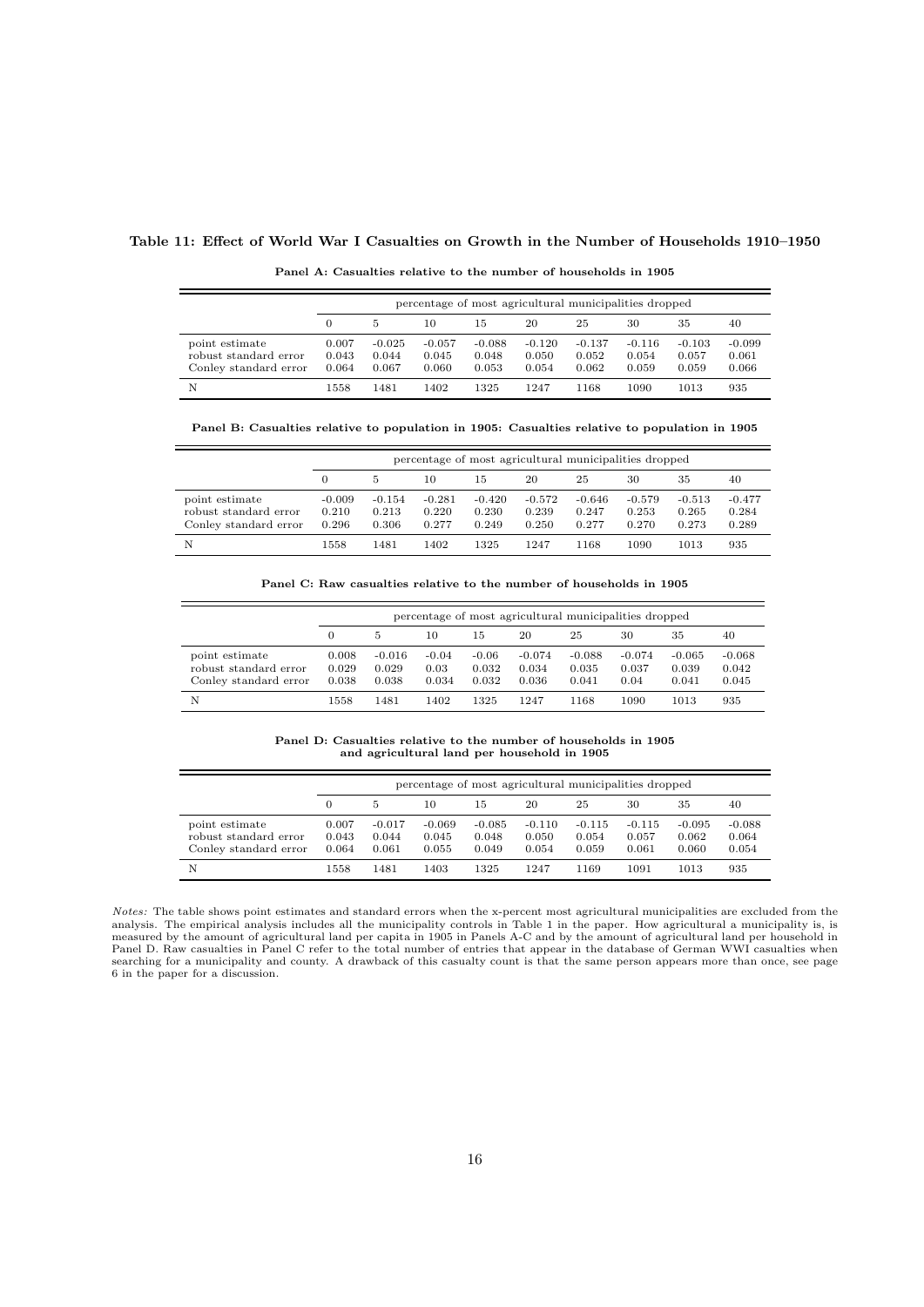#### Table 12: Effect of World War I Casualties on Male Population Growth 1910–1960

|  |  |  |  | Panel A: Casualties relative to the number of households in 1905 |  |
|--|--|--|--|------------------------------------------------------------------|--|
|  |  |  |  |                                                                  |  |

|                                                                  |                            | percentage of most agricultural municipalities dropped |                            |                            |                            |                           |                            |                            |                            |  |  |  |
|------------------------------------------------------------------|----------------------------|--------------------------------------------------------|----------------------------|----------------------------|----------------------------|---------------------------|----------------------------|----------------------------|----------------------------|--|--|--|
|                                                                  | 0                          | 5                                                      | 10                         | 15                         | 20                         | 25                        | 30                         | 35                         | 40                         |  |  |  |
| point estimate<br>robust standard error<br>Conley standard error | $-0.009$<br>0.058<br>0.078 | $-0.033$<br>0.061<br>0.084                             | $-0.085$<br>0.063<br>0.072 | $-0.126$<br>0.069<br>0.068 | $-0.166$<br>0.072<br>0.067 | $-0.19$<br>0.075<br>0.076 | $-0.181$<br>0.078<br>0.078 | $-0.162$<br>0.085<br>0.085 | $-0.175$<br>0.094<br>0.094 |  |  |  |
| N                                                                | 1554                       | 1477                                                   | 1398                       | 1321                       | 1243                       | 1164                      | 1086                       | 1009                       | 931                        |  |  |  |

Panel B: Casualties relative to population in 1905

|                                                                  |                            | percentage of most agricultural municipalities dropped |                            |                            |                            |                            |                            |                            |                            |  |  |  |
|------------------------------------------------------------------|----------------------------|--------------------------------------------------------|----------------------------|----------------------------|----------------------------|----------------------------|----------------------------|----------------------------|----------------------------|--|--|--|
|                                                                  | $\Omega$                   | 5                                                      | 10                         | 15                         | 20                         | 25                         | 30                         | 35                         | 40                         |  |  |  |
| point estimate<br>robust standard error<br>Conley standard error | $-0.012$<br>0.289<br>0.384 | $-0.131$<br>0.3<br>0.403                               | $-0.355$<br>0.309<br>0.347 | $-0.516$<br>0.332<br>0.324 | $-0.689$<br>0.348<br>0.316 | $-0.791$<br>0.363<br>0.352 | $-0.782$<br>0.376<br>0.365 | $-0.686$<br>0.407<br>0.398 | $-0.711$<br>0.443<br>0.419 |  |  |  |
| N                                                                | 1554                       | 1477                                                   | 1398                       | 1321                       | 1243                       | 1164                       | 1086                       | 1009                       | 931                        |  |  |  |

Panel C: Raw casualties relative to the number of households in 1905

|                                                                  |                           | percentage of most agricultural municipalities dropped |                           |                           |                           |                            |                            |                           |                            |  |  |  |
|------------------------------------------------------------------|---------------------------|--------------------------------------------------------|---------------------------|---------------------------|---------------------------|----------------------------|----------------------------|---------------------------|----------------------------|--|--|--|
|                                                                  |                           | 5                                                      | 10                        | 15                        | 20                        | 25                         | 30                         | 35                        | 40                         |  |  |  |
| point estimate<br>robust standard error<br>Conley standard error | $-0.01$<br>0.039<br>0.045 | $-0.027$<br>0.041<br>0.047                             | $-0.062$<br>0.043<br>0.04 | $-0.084$<br>0.047<br>0.04 | $-0.103$<br>0.05<br>0.043 | $-0.118$<br>0.052<br>0.051 | $-0.112$<br>0.054<br>0.055 | $-0.099$<br>0.06<br>0.059 | $-0.114$<br>0.065<br>0.067 |  |  |  |
| N                                                                | 1554                      | 1477                                                   | 1398                      | 1321                      | 1243                      | 1164                       | 1086                       | 1009                      | 931                        |  |  |  |

Panel D: Casualties relative to the number of households in 1905 and agricultural land per household in 1905

|                                                                  |                            | percentage of most agricultural municipalities dropped |                            |                            |                           |                            |                            |                           |                            |  |  |  |
|------------------------------------------------------------------|----------------------------|--------------------------------------------------------|----------------------------|----------------------------|---------------------------|----------------------------|----------------------------|---------------------------|----------------------------|--|--|--|
|                                                                  | 0                          | -5                                                     | 10                         | 15                         | 20                        | 25                         | 30                         | 35                        | 40                         |  |  |  |
| point estimate<br>robust standard error<br>Conley standard error | $-0.009$<br>0.058<br>0.078 | $-0.043$<br>0.061<br>0.079                             | $-0.101$<br>0.064<br>0.073 | $-0.137$<br>0.068<br>0.064 | $-0.17$<br>0.072<br>0.071 | $-0.172$<br>0.077<br>0.079 | $-0.165$<br>0.082<br>0.082 | $-0.132$<br>0.09<br>0.094 | $-0.129$<br>0.097<br>0.094 |  |  |  |
| N                                                                | 1554                       | 1477                                                   | 1399                       | 1321                       | 1243                      | 1165                       | 1087                       | 1009                      | 931                        |  |  |  |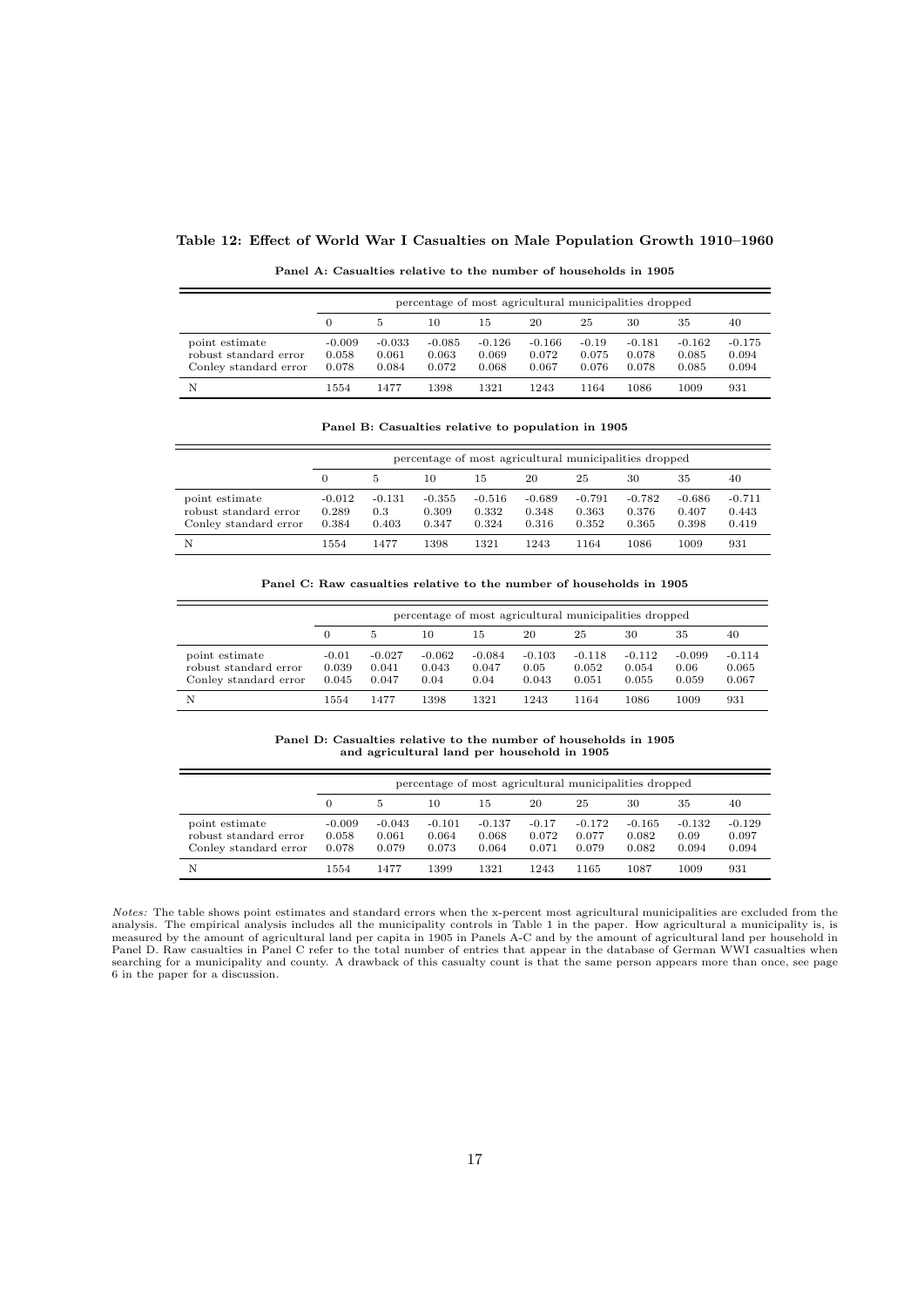## Table 13: Effect of World War I Casualties on Female Population Growth 1910–1960

| Panel A: Casualties relative to the number of households in 1905 |  |  |  |
|------------------------------------------------------------------|--|--|--|
|------------------------------------------------------------------|--|--|--|

|                                                                  |                         | percentage of most agricultural municipalities dropped |                           |                           |                           |                            |                            |                            |                            |  |  |
|------------------------------------------------------------------|-------------------------|--------------------------------------------------------|---------------------------|---------------------------|---------------------------|----------------------------|----------------------------|----------------------------|----------------------------|--|--|
|                                                                  | 0                       | 5                                                      | 10                        | 15                        | 20                        | 25                         | 30                         | 35                         | 40                         |  |  |
| point estimate<br>robust standard error<br>Conley standard error | 0.003<br>0.058<br>0.074 | $-0.023$<br>0.06<br>0.08                               | $-0.08$<br>0.062<br>0.064 | $-0.11$<br>0.067<br>0.062 | $-0.145$<br>0.071<br>0.06 | $-0.166$<br>0.074<br>0.069 | $-0.146$<br>0.077<br>0.072 | $-0.137$<br>0.084<br>0.085 | $-0.146$<br>0.092<br>0.093 |  |  |
| N                                                                | 1554                    | 1477                                                   | 1398                      | 1321                      | 1243                      | 1164                       | 1086                       | 1009                       | 931                        |  |  |

Panel B: Casualties relative to population in 1905

|                                                                  |                         | percentage of most agricultural municipalities dropped |                            |                            |                           |                            |                            |                            |                            |  |  |  |
|------------------------------------------------------------------|-------------------------|--------------------------------------------------------|----------------------------|----------------------------|---------------------------|----------------------------|----------------------------|----------------------------|----------------------------|--|--|--|
|                                                                  | 0                       | 5                                                      | 10                         | 15                         | 20                        | 25                         | 30                         | 35                         | 40                         |  |  |  |
| point estimate<br>robust standard error<br>Conley standard error | 0.109<br>0.285<br>0.376 | $-0.017$<br>0.295<br>0.389                             | $-0.259$<br>0.301<br>0.315 | $-0.367$<br>0.326<br>0.301 | $-0.52$<br>0.343<br>0.287 | $-0.611$<br>0.355<br>0.316 | $-0.575$<br>0.367<br>0.339 | $-0.518$<br>0.396<br>0.396 | $-0.526$<br>0.433<br>0.415 |  |  |  |
| N                                                                | 1554                    | 1477                                                   | 1398                       | 1321                       | 1243                      | 1164                       | 1086                       | 1009                       | 931                        |  |  |  |

Panel C: Raw casualties relative to the number of households in 1905

|                                                                  |                            | percentage of most agricultural municipalities dropped |                            |                            |                            |                          |                           |                            |                            |  |  |
|------------------------------------------------------------------|----------------------------|--------------------------------------------------------|----------------------------|----------------------------|----------------------------|--------------------------|---------------------------|----------------------------|----------------------------|--|--|
|                                                                  |                            | 5                                                      | 10                         | 15                         | 20                         | 25                       | 30                        | 35                         | 40                         |  |  |
| point estimate<br>robust standard error<br>Conley standard error | $-0.003$<br>0.039<br>0.044 | $-0.021$<br>0.04<br>0.046                              | $-0.056$<br>0.041<br>0.036 | $-0.071$<br>0.046<br>0.036 | $-0.088$<br>0.049<br>0.039 | $-0.1$<br>0.051<br>0.046 | $-0.089$<br>0.053<br>0.05 | $-0.081$<br>0.058<br>0.061 | $-0.095$<br>0.064<br>0.068 |  |  |
| N                                                                | 1554                       | 1477                                                   | 1398                       | 1321                       | 1243                       | 1164                     | 1086                      | 1009                       | 931                        |  |  |

Panel D: Casualties relative to the number of households in 1905 and agricultural land per household in 1905

|                                                                  |                         | percentage of most agricultural municipalities dropped |                            |                            |                           |                            |                           |                           |                            |  |  |
|------------------------------------------------------------------|-------------------------|--------------------------------------------------------|----------------------------|----------------------------|---------------------------|----------------------------|---------------------------|---------------------------|----------------------------|--|--|
|                                                                  |                         |                                                        | 10                         | 15                         | 20                        | 25                         | 30                        | 35                        | 40                         |  |  |
| point estimate<br>robust standard error<br>Conley standard error | 0.003<br>0.058<br>0.074 | $-0.031$<br>0.06<br>0.073                              | $-0.082$<br>0.063<br>0.069 | $-0.111$<br>0.067<br>0.058 | $-0.145$<br>0.07<br>0.064 | $-0.141$<br>0.076<br>0.073 | $-0.133$<br>0.08<br>0.077 | $-0.092$<br>0.088<br>0.09 | $-0.092$<br>0.095<br>0.096 |  |  |
| N                                                                | 1554                    | 1477                                                   | 1399                       | 1321                       | 1243                      | 1165                       | 1087                      | 1009                      | 931                        |  |  |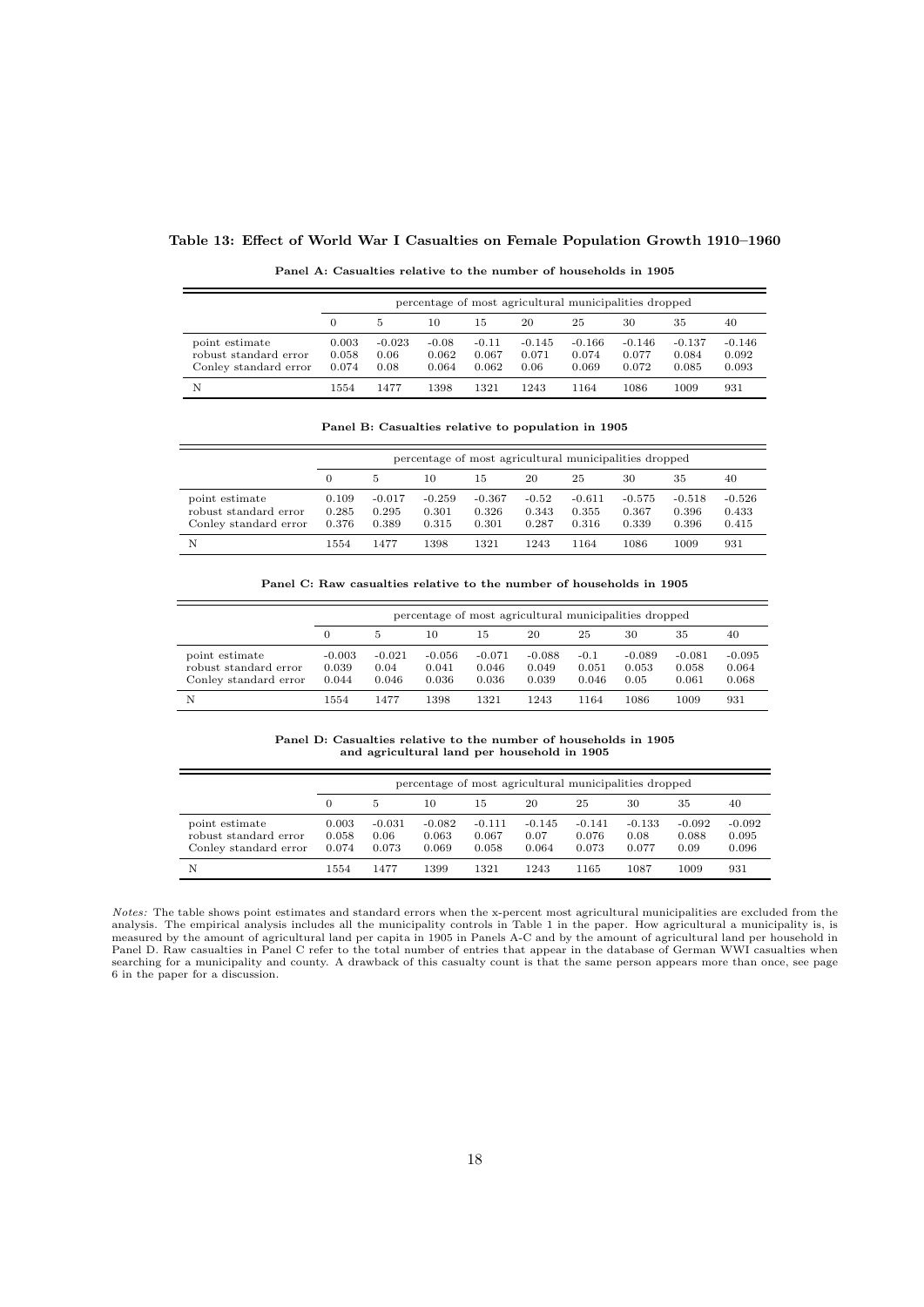#### Table 14: Effect of World War I Casualties on Total Population Growth 1910–1960

|                                                                  | percentage of most agricultural municipalities dropped |                            |                            |                            |                            |                           |                            |                            |                            |  |  |
|------------------------------------------------------------------|--------------------------------------------------------|----------------------------|----------------------------|----------------------------|----------------------------|---------------------------|----------------------------|----------------------------|----------------------------|--|--|
|                                                                  | 0                                                      | 5                          | 10                         | 15                         | 20                         | 25                        | 30                         | 35                         | 40                         |  |  |
| point estimate<br>robust standard error<br>Conley standard error | $-0.001$<br>0.057<br>0.077                             | $-0.026$<br>0.059<br>0.083 | $-0.081$<br>0.061<br>0.068 | $-0.116$<br>0.067<br>0.065 | $-0.153$<br>0.071<br>0.063 | $-0.18$<br>0.074<br>0.072 | $-0.165$<br>0.076<br>0.075 | $-0.151$<br>0.083<br>0.084 | $-0.163$<br>0.092<br>0.092 |  |  |
| Ν                                                                | 1554                                                   | 1477                       | 1398                       | 1321                       | 1243                       | 1164                      | 1086                       | 1009                       | 931                        |  |  |

Panel A: Casualties relative to the number of households in 1905

|  |  |  |  | Panel B: Casualties relative to population in 1905 |  |  |
|--|--|--|--|----------------------------------------------------|--|--|
|--|--|--|--|----------------------------------------------------|--|--|

|                                                                  |                         | percentage of most agricultural municipalities dropped |                          |                            |                           |                            |                           |                            |                            |  |  |
|------------------------------------------------------------------|-------------------------|--------------------------------------------------------|--------------------------|----------------------------|---------------------------|----------------------------|---------------------------|----------------------------|----------------------------|--|--|
|                                                                  | 0                       | 5.                                                     | 10                       | 15                         | 20                        | 25                         | 30                        | 35                         | 40                         |  |  |
| point estimate<br>robust standard error<br>Conley standard error | 0.061<br>0.282<br>0.387 | $-0.062$<br>0.293<br>0.401                             | $-0.297$<br>0.3<br>0.335 | $-0.431$<br>0.324<br>0.315 | $-0.592$<br>0.34<br>0.302 | $-0.706$<br>0.355<br>0.332 | $-0.683$<br>0.366<br>0.35 | $-0.609$<br>0.396<br>0.393 | $-0.628$<br>0.432<br>0.413 |  |  |
| N                                                                | 1554                    | 1477                                                   | 1398                     | 1321                       | 1243                      | 1164                       | 1086                      | 1009                       | 931                        |  |  |

Panel C: Raw casualties relative to the number of households in 1905

|                                                                  |                            | percentage of most agricultural municipalities dropped |                            |                            |                           |                           |                            |                            |                            |  |  |
|------------------------------------------------------------------|----------------------------|--------------------------------------------------------|----------------------------|----------------------------|---------------------------|---------------------------|----------------------------|----------------------------|----------------------------|--|--|
|                                                                  |                            | 5                                                      | 10                         | 15                         | 20                        | 25                        | 30                         | 35                         | 40                         |  |  |
| point estimate<br>robust standard error<br>Conley standard error | $-0.005$<br>0.038<br>0.045 | $-0.023$<br>0.04<br>0.047                              | $-0.058$<br>0.041<br>0.038 | $-0.077$<br>0.046<br>0.037 | $-0.094$<br>0.049<br>0.04 | $-0.11$<br>0.051<br>0.048 | $-0.102$<br>0.053<br>0.052 | $-0.091$<br>0.058<br>0.059 | $-0.106$<br>0.064<br>0.066 |  |  |
| N                                                                | 1554                       | 1477                                                   | 1398                       | 1321                       | 1243                      | 1164                      | 1086                       | 1009                       | 931                        |  |  |

Panel D: Casualties relative to the number of households in 1905 and agricultural land per household in 1905

|                                                                  |                            | percentage of most agricultural municipalities dropped |                           |                            |                            |                           |                            |                            |                            |  |  |
|------------------------------------------------------------------|----------------------------|--------------------------------------------------------|---------------------------|----------------------------|----------------------------|---------------------------|----------------------------|----------------------------|----------------------------|--|--|
|                                                                  |                            | 5                                                      | 10                        | 15                         | 20                         | 25                        | 30                         | 35                         | 40                         |  |  |
| point estimate<br>robust standard error<br>Conley standard error | $-0.005$<br>0.038<br>0.045 | $-0.028$<br>0.04<br>0.044                              | $-0.064$<br>0.042<br>0.04 | $-0.078$<br>0.045<br>0.037 | $-0.099$<br>0.048<br>0.045 | $-0.094$<br>0.052<br>0.05 | $-0.093$<br>0.055<br>0.054 | $-0.068$<br>0.061<br>0.062 | $-0.061$<br>0.066<br>0.067 |  |  |
| N                                                                | 1554                       | 1477                                                   | 1399                      | 1321                       | 1243                       | 1165                      | 1087                       | 1009                       | 931                        |  |  |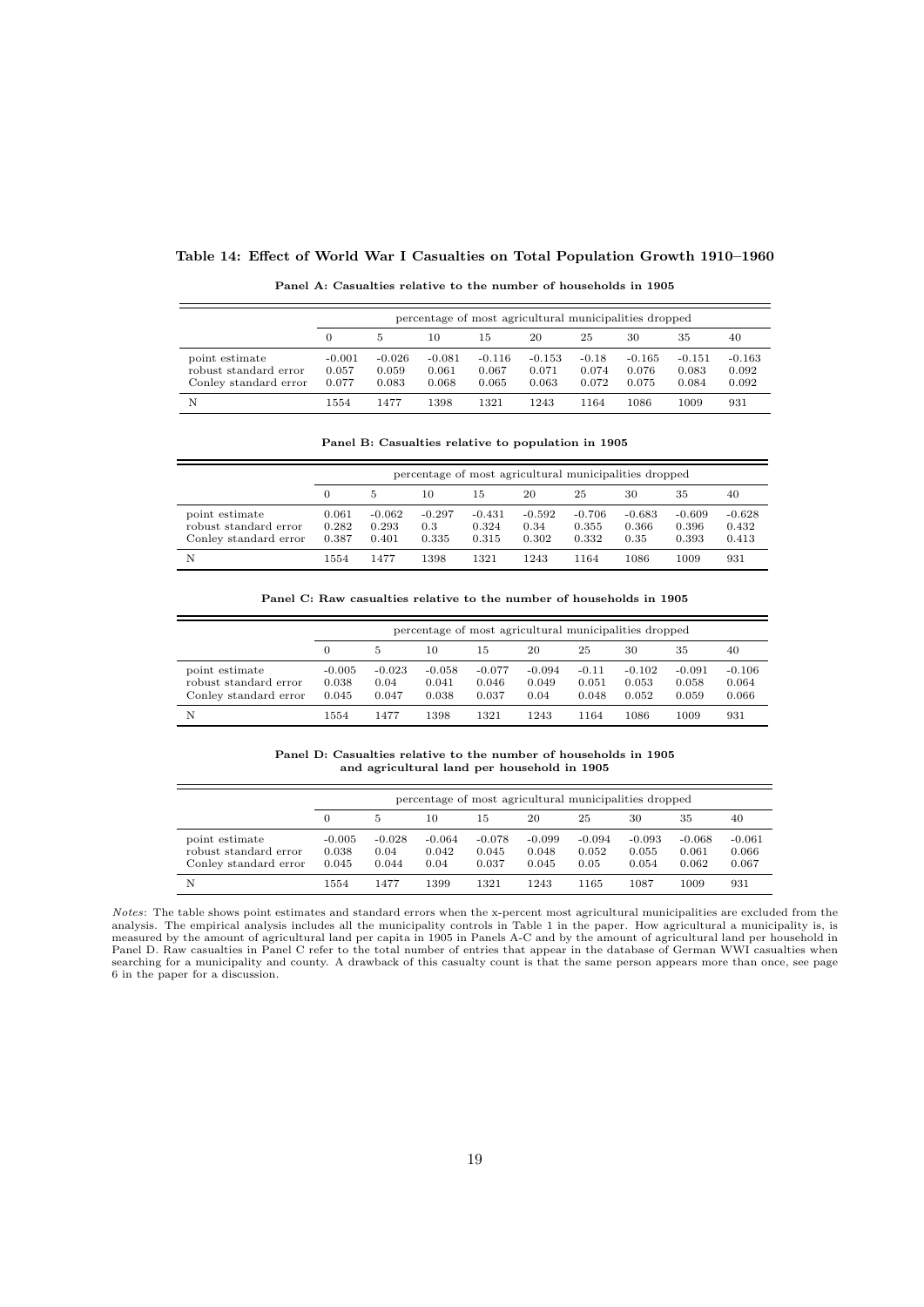#### Table 15: Effect of World War I Casualties on Male Population Growth 1910–1970

|                                                                  |                         | percentage of most agricultural municipalities dropped |                            |                            |                            |                            |                            |                            |                            |  |  |  |
|------------------------------------------------------------------|-------------------------|--------------------------------------------------------|----------------------------|----------------------------|----------------------------|----------------------------|----------------------------|----------------------------|----------------------------|--|--|--|
|                                                                  | 0                       | 5.                                                     | 10                         | 15                         | 20                         | 25                         | 30                         | 35                         | 40                         |  |  |  |
| point estimate<br>robust standard error<br>Conley standard error | 0.039<br>0.075<br>0.096 | 0.022<br>0.078<br>0.106                                | $-0.034$<br>0.082<br>0.093 | $-0.078$<br>0.089<br>0.091 | $-0.136$<br>0.094<br>0.086 | $-0.155$<br>0.097<br>0.095 | $-0.155$<br>0.101<br>0.102 | $-0.121$<br>0.109<br>0.108 | $-0.124$<br>0.121<br>0.122 |  |  |  |
| N                                                                | 1538                    | 1462                                                   | 1386                       | 1309                       | 1231                       | 1153                       | 1075                       | 999                        | 923                        |  |  |  |

Panel A: Casualties relative to the number of households in 1905

Panel B: Casualties relative to population in 1905

|                                                                  |                         | percentage of most agricultural municipalities dropped |                            |                            |                            |                            |                           |                            |                           |  |  |
|------------------------------------------------------------------|-------------------------|--------------------------------------------------------|----------------------------|----------------------------|----------------------------|----------------------------|---------------------------|----------------------------|---------------------------|--|--|
|                                                                  |                         | 5                                                      | 10                         | 15                         | 20                         | 25                         | 30                        | 35                         | 40                        |  |  |
| point estimate<br>robust standard error<br>Conley standard error | 0.279<br>0.369<br>0.461 | 0.197<br>0.384<br>0.495                                | $-0.054$<br>0.397<br>0.434 | $-0.224$<br>0.429<br>0.418 | $-0.467$<br>0.447<br>0.394 | $-0.539$<br>0.464<br>0.436 | $-0.58$<br>0.481<br>0.462 | $-0.408$<br>0.518<br>0.492 | $-0.39$<br>0.566<br>0.528 |  |  |
| N                                                                | 1538                    | 1462                                                   | 1386                       | 1309                       | 1231                       | 1153                       | 1075                      | 999                        | 923                       |  |  |

Panel C: Raw casualties relative to the number of households in 1905

|                                                                  |                         | percentage of most agricultural municipalities dropped |                            |                            |                            |                           |                           |                            |                            |  |  |  |
|------------------------------------------------------------------|-------------------------|--------------------------------------------------------|----------------------------|----------------------------|----------------------------|---------------------------|---------------------------|----------------------------|----------------------------|--|--|--|
|                                                                  |                         |                                                        | 25                         | 30                         | 35                         | 40                        |                           |                            |                            |  |  |  |
| point estimate<br>robust standard error<br>Conley standard error | 0.009<br>0.051<br>0.059 | $-0.003$<br>0.053<br>0.064                             | $-0.038$<br>0.055<br>0.056 | $-0.065$<br>0.061<br>0.055 | $-0.096$<br>0.064<br>0.057 | $-0.11$<br>0.067<br>0.067 | $-0.114$<br>0.07<br>0.074 | $-0.083$<br>0.076<br>0.076 | $-0.093$<br>0.084<br>0.086 |  |  |  |
| N                                                                | 1538                    | 1462                                                   | 1386                       | 1309                       | 1231                       | 1153                      | 1075                      | 999                        | 923                        |  |  |  |

Panel D: Casualties relative to the number of households in 1905 and agricultural land per household in 1905

|                                                                  | percentage of most agricultural municipalities dropped |                       |                            |                           |                            |                            |                            |                            |                            |  |  |
|------------------------------------------------------------------|--------------------------------------------------------|-----------------------|----------------------------|---------------------------|----------------------------|----------------------------|----------------------------|----------------------------|----------------------------|--|--|
|                                                                  | 0                                                      |                       | 10                         | 15                        | 20                         | 25                         | 30                         | 35                         | 40                         |  |  |
| point estimate<br>robust standard error<br>Conley standard error | 0.039<br>0.075<br>0.096                                | 0.009<br>0.079<br>0.1 | $-0.055$<br>0.084<br>0.095 | $-0.105$<br>0.087<br>0.08 | $-0.138$<br>0.092<br>0.088 | $-0.142$<br>0.099<br>0.103 | $-0.119$<br>0.105<br>0.105 | $-0.044$<br>0.113<br>0.112 | $-0.038$<br>0.124<br>0.116 |  |  |
| N                                                                | 1538                                                   | 1463                  | 1387                       | 1309                      | 1231                       | 1154                       | 1076                       | 999                        | 922                        |  |  |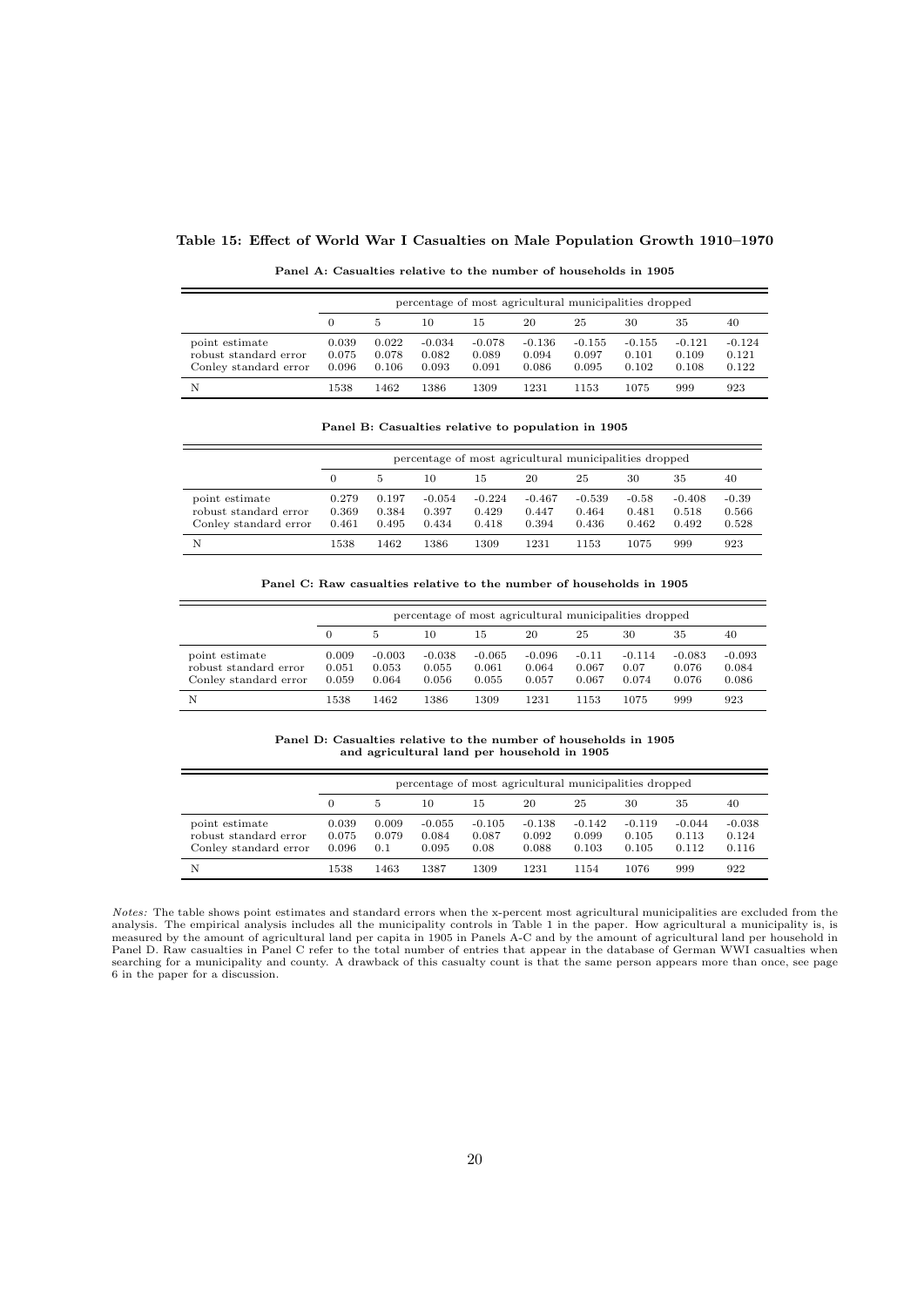## Table 16: Effect of World War I Casualties on Female Population Growth 1910–1970

| Panel A: Casualties relative to the number of households in 1905 |  |
|------------------------------------------------------------------|--|
|------------------------------------------------------------------|--|

|                                                                  |                        | percentage of most agricultural municipalities dropped |                            |                          |                            |                            |                          |                            |                           |  |  |  |
|------------------------------------------------------------------|------------------------|--------------------------------------------------------|----------------------------|--------------------------|----------------------------|----------------------------|--------------------------|----------------------------|---------------------------|--|--|--|
|                                                                  | $\Omega$               | 5                                                      | 10                         | 15                       | 20                         | 25                         | 30                       | 35                         | 40                        |  |  |  |
| point estimate<br>robust standard error<br>Conley standard error | 0.01<br>0.077<br>0.097 | $-0.011$<br>0.081<br>0.105                             | $-0.064$<br>0.084<br>0.088 | $-0.11$<br>0.093<br>0.09 | $-0.149$<br>0.097<br>0.083 | $-0.185$<br>0.097<br>0.097 | $-0.172$<br>0.1<br>0.103 | $-0.145$<br>0.109<br>0.116 | $-0.152$<br>0.12<br>0.125 |  |  |  |
| N                                                                | 1538                   | 1462                                                   | 1386                       | 1309                     | 1231                       | 1153                       | 1075                     | 999                        | 923                       |  |  |  |

Panel B: Casualties relative to population in 1905

|                                                                  | percentage of most agricultural municipalities dropped |                         |                            |                            |                            |                          |                            |                            |                            |  |  |
|------------------------------------------------------------------|--------------------------------------------------------|-------------------------|----------------------------|----------------------------|----------------------------|--------------------------|----------------------------|----------------------------|----------------------------|--|--|
|                                                                  | 0                                                      | 5                       | 10                         | 15                         | 20                         | 25                       | 30                         | 35                         | 40                         |  |  |
| point estimate<br>robust standard error<br>Conley standard error | 0.226<br>0.373<br>0.482                                | 0.127<br>0.387<br>0.504 | $-0.106$<br>0.401<br>0.428 | $-0.239$<br>0.433<br>0.425 | $-0.452$<br>0.451<br>0.393 | $-0.6$<br>0.457<br>0.439 | $-0.598$<br>0.469<br>0.464 | $-0.453$<br>0.508<br>0.518 | $-0.447$<br>0.555<br>0.537 |  |  |
| N                                                                | 1538                                                   | 1462                    | 1386                       | 1309                       | 1231                       | 1153                     | 1075                       | 999                        | 923                        |  |  |

Panel C: Raw casualties relative to the number of households in 1905

|                                                                  | percentage of most agricultural municipalities dropped |                           |                            |                            |                            |                            |                            |                           |                            |  |  |
|------------------------------------------------------------------|--------------------------------------------------------|---------------------------|----------------------------|----------------------------|----------------------------|----------------------------|----------------------------|---------------------------|----------------------------|--|--|
|                                                                  | 20<br>25<br>30<br>10<br>15<br>5                        |                           |                            |                            |                            |                            |                            |                           | 40                         |  |  |
| point estimate<br>robust standard error<br>Conley standard error | $-0.004$<br>0.052<br>0.059                             | $-0.02$<br>0.054<br>0.062 | $-0.053$<br>0.056<br>0.052 | $-0.071$<br>0.062<br>0.054 | $-0.096$<br>0.065<br>0.054 | $-0.121$<br>0.066<br>0.067 | $-0.117$<br>0.068<br>0.072 | $-0.091$<br>0.074<br>0.08 | $-0.102$<br>0.082<br>0.087 |  |  |
| N                                                                | 1538                                                   | 1462                      | 1386                       | 1309                       | 1231                       | 1153                       | 1075                       | 999                       | 923                        |  |  |

Panel D: Casualties relative to the number of households in 1905 and agricultural land per household in 1905

|                                                                  |                        | percentage of most agricultural municipalities dropped |                            |                            |                            |                            |                            |                            |                           |  |  |  |
|------------------------------------------------------------------|------------------------|--------------------------------------------------------|----------------------------|----------------------------|----------------------------|----------------------------|----------------------------|----------------------------|---------------------------|--|--|--|
|                                                                  |                        | 5                                                      | 10                         | 15                         | 20                         | 25                         | 30                         | 35                         | 40                        |  |  |  |
| point estimate<br>robust standard error<br>Conley standard error | 0.01<br>0.077<br>0.097 | $-0.02$<br>0.081<br>0.097                              | $-0.072$<br>0.087<br>0.097 | $-0.097$<br>0.092<br>0.087 | $-0.159$<br>0.092<br>0.091 | $-0.166$<br>0.099<br>0.105 | $-0.145$<br>0.105<br>0.105 | $-0.072$<br>0.114<br>0.112 | $-0.08$<br>0.123<br>0.121 |  |  |  |
| N                                                                | 1538                   | 1463                                                   | 1387                       | 1309                       | 1231                       | 1154                       | 1076                       | 999                        | 922                       |  |  |  |